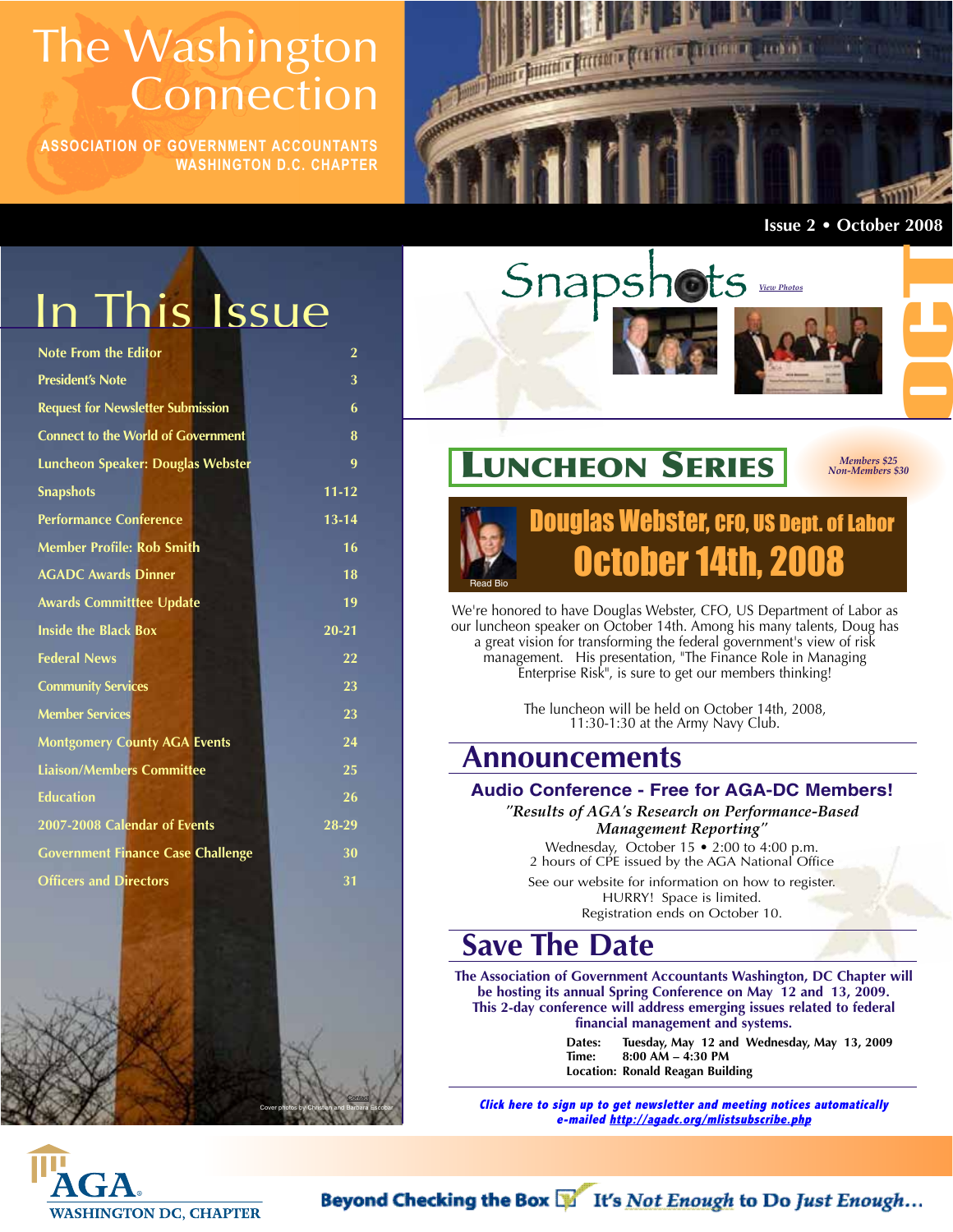## **Note From the Editor**

*by Leon Fleischer, Editor*

I hope everyone enjoyed our first issue of the year last month. This October edition is now our 2nd issue and it promises to contain much information of events for the year including the monthly luncheons, education events, member services, early careers, etc.



October is a time of transition ushering in the Fall season along with the beautiful colors of the leaves. It is also a busy time of year for many government accountants reflecting the year-end reporting cycle. I hope all our readers have a chance to take a deep breath and enjoy the Fall colors in the midst of this busy work schedule (and a chance to read this month's newsletter).

This newsletter is only made possible because of the contribution of articles from the chapter's members. Thank you for all who submitted articles-these articles reflected the depth of knowledge and experience in this group, and the newsletter team is fortunate enough to review and publish these articles. We hope that you enjoy the newsletter and find it helpful for keeping up to date on events in the chapter and in AGA. Our team strives to produce a high quality newsletter notifying AGA D.C. members of Chapter and National events and services. And, if you are not already a member, we encourage you to join the AGA D.C. Chapter and enjoy the many benefits it offer, in particular the high quality luncheon series, learning opportunities, and conferences.

Do you have any comments or suggestions regarding the newsletter? Do you have an article you would like to see printed? Have you developed a time-saving process or procedure on the job? Have you traveled to any interesting locations? The Washington Connection requests that you submit any and all items of interest to our federal, state, and local members including: reviews of recently published books related to financial management; unique travel experiences or assignments; lessons learned on roll-outs of new systems; appointments or promotions; employment opportunities; and noteworthy accomplishments by our members. We also welcome digital photos that accompany your submission. Your articles, comments, and ideas are what make this newsletter go and we welcome all input!

The deadline for submitting articles to appear in the November 2008 issue is October 17, 2008. Please send your comments and contributions to Leon Fleischer, the newsletter editor at leon.fleischer@sba.gov, or to Eric Irizarry, the newsletter assistant at eric.irizarry@faa.gov.

**Sincerely,**

Leon Fleischer

**Leon Fleischer, AGA D.C. Chapter Newsletter Editor**



## *Newsletter Team*

Leon Fleisher, Editor

Eric Irizarry, Assistant Editor

Erwin Solbach, Graphics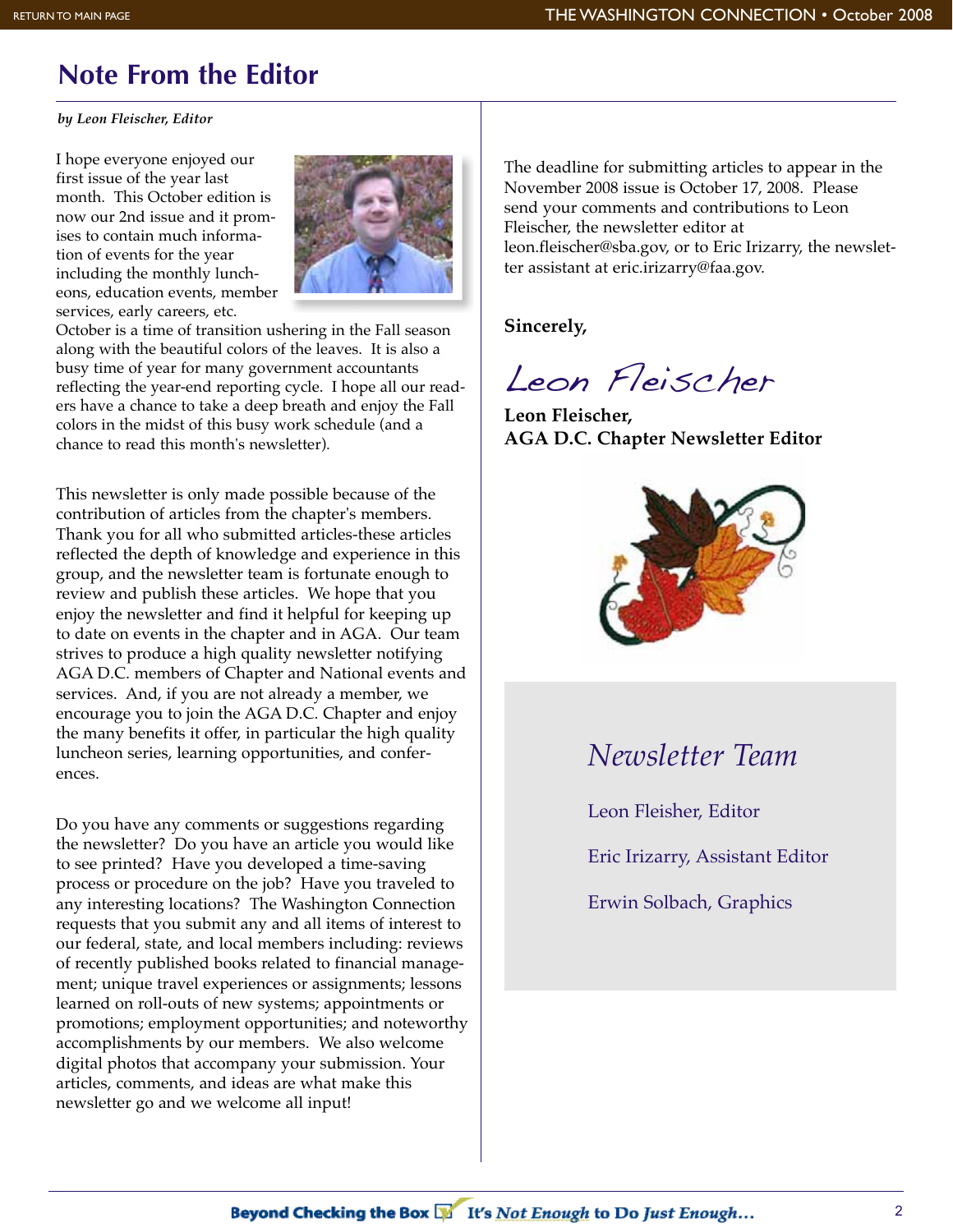# **President's Message**





#### Greetings Everyone,

The AGA Washington DC Chapter is excited to bring you some of the best events the city has to offer. As we are finalizing the dates for the majority of our events, we want to provide you with an update. Mark your calendars and join us for an impressive lineup of distinguished speakers at our monthly luncheons and Spring Conference, entertaining and educational Early Career networking events, community events to tap into your spirit of giving, FREE audio conferences and CGFM training, and adventure-filled Member Services activities. See our website for details and registration.

I look forward to seeing you!

Ann Davis

Ann Davis

#### **by Ann Davis**

#### **CHAPTER LUNCHEONS - 1 CPE per luncheon meeting**

All luncheons are from 11:45 AM to 1:45 PM. Speakers and locations are published in our newsletters and on the website. Seating is limited, so register in advance

| 10/14/2008 | 12/10/2008 | 1/22/2009 | 2/18/2009 |
|------------|------------|-----------|-----------|
| 3/19/2009  | 4/21/2009  | 5/20/2009 |           |

#### **TRAINING**

Free Audio Conferences - 2 CPE per session Each audio conference includes discussion by subject matter experts and a question-and-answer session. All audio conferences are from 2 to 4 PM.

- **October 15** Results of AGA's Research on Performance-Based Management Reporting
- **December 10** 21st Century Financial Managers: New Mix of Skills and Education Levels
- **January 21** How XBRL Can Enable Improved Financial and Performance Reporting
- **April 8**  Auditing

#### **Spring Conference - May 2009 - 15 CPE**

Our 2-day conference addresses emerging issues related to federal financial management and systems. See the website for increasing detail as the date approaches.

**One-Day Training - January 15, 2009 - 8 CPE**

Internal Controls in the Federal Government—Understanding A-123

#### **EARLY CAREERS**

- **October, 2008-** Luncheon Speaker Series GAO Building
- **November 18 -** Happy Hour Kickoff ESPN Zone 6:30 PM
- **January 20, 2009 -** Happy Hour Buffalo Billiards 6:30 PM
- **February -** Lucky Strikes and Explore DC Series
- **March 10** Luncheon Speaker Series GAO Building
- **March 18** Happy Hour Chef Geoff's, Metro Center
- **April 10 & 17 -** White House Tour
- **May 10 -** US Capitol Tour
- **May 19** Happy Hour Bar Louie Chinatown
- **June 4** Explore DC Kennedy Center Millenium Stage

#### **MEMBERSHIP/MEMBER SERVICES**

- **October 4, 2008** C&O Canal Tour and Lunch
- **October 22** Fall Membership Liaison Lunch
- **October 23 -** Haunted Tour of DC
- **November** Opera Night at Café Mozart
- **December** Holiday Get Together
- **February 2009 -** Wizards Game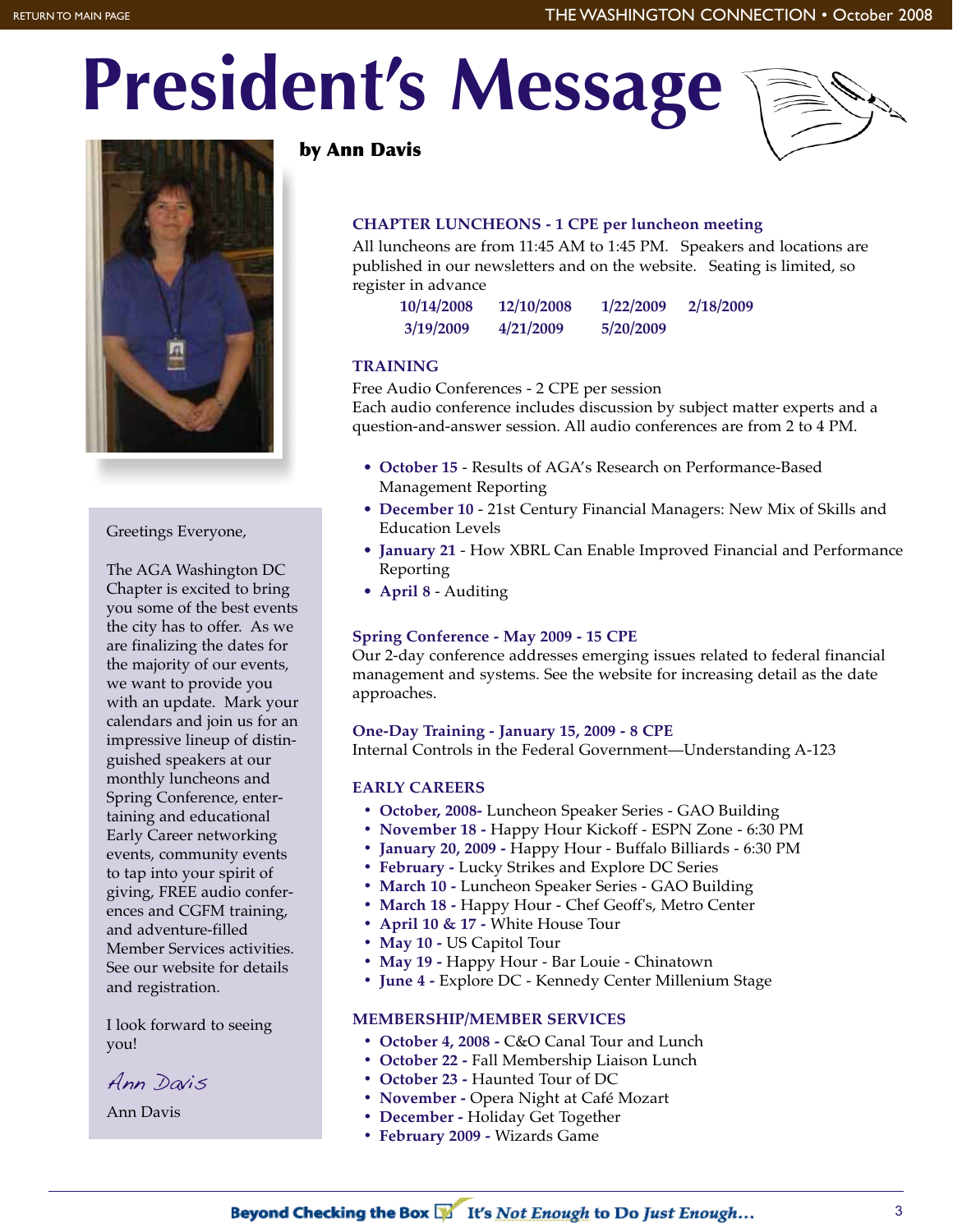

#### (President's Message Cont'd)

- **March -** Post Financial Management Conference Happy Hour and Smithsonian Jazz Café
- **April** Virginia Vineyards Tour
- **May -** Botanical Gardens
- **June -** National Game and Tailgate

#### **COMMUNITY SERVICES**

- **October 12, 2008** Walk to D'Feet ALS®- supports the Cure for Lou Gehrig's Disease
- **November -** TBD
- **December 10** Toys for Tots Please bring new toys to our December luncheon.
- **January 21, 2009** Make-A-Wish Foundation Please contribute spare change, cash and checks in a fishbowl that will be at the January luncheon community service table
- **February -** Volunteer Tax Assistance Members will participate in the VITA program.
- **March 18** Dress for Success Suit Drive provides women's clothes for low income women who are trying to make the transition to work.
- **April** DC Habitat for Humanity Members of the AGA team in partnership with Montgomery County/ Prince George's will work with DC Habitat on the construction of a new home.
- May Cell Phones/ Eyeglasses Donation bring in used Cell Phones and eyeglasses to support victims of domestic violence
- **June** SOME (So Others Might Eat) provides the poor and homeless of our nation's capital with food, clothing, and health care.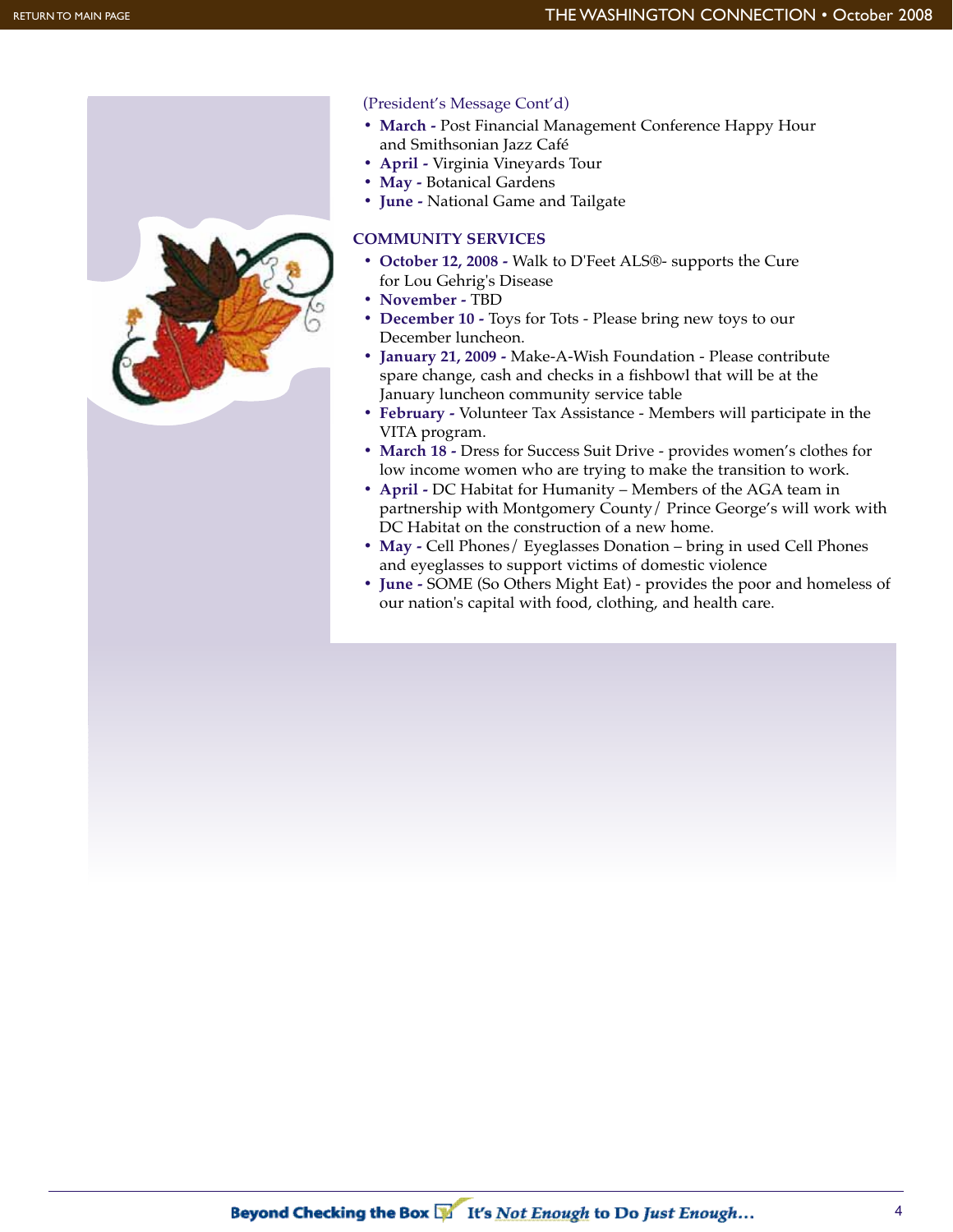## **THANK YOU For Your Support**





# savantage solutions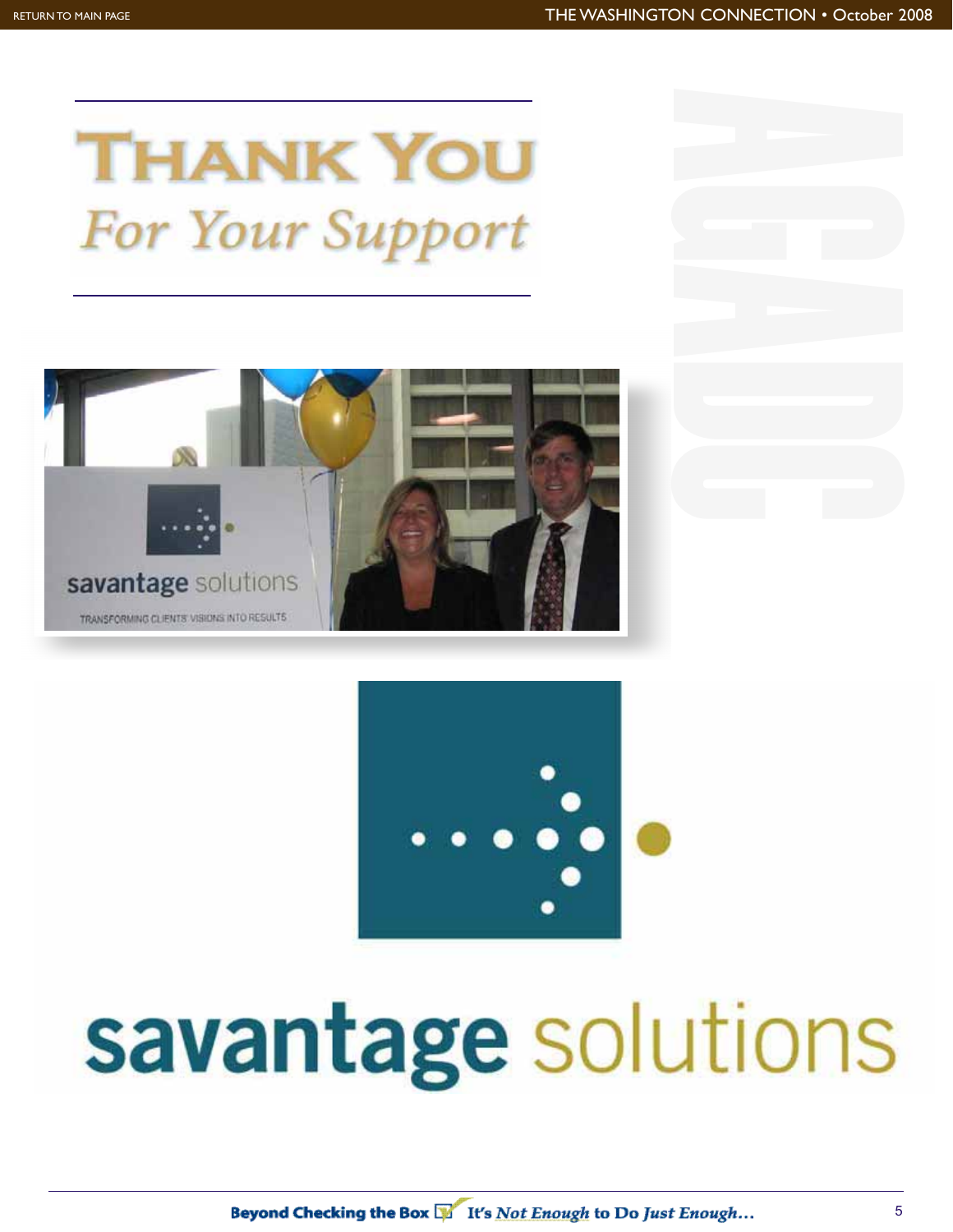## *Request for Newsletter Submissions, Comments, or Suggestions*

Do you have any comments or suggestions regarding the newsletter? Do you have an article you would like to see in print? Have you developed a time-saving process or procedure on the job? Have you traveled to any interesting locations? The Washington Connection requests that you submit any and all items of interest to our federal, state, and local members including: reviews of recently published books related to financial management; unique travel experiences or assignments; lessons learned on rollouts of new systems; appointments or promotions; employment opportunities; and noteworthy accomplishments by our members. We also welcome digital photos that accompany your submission.

The Washington Connection will not be issued in July or August. The deadline for submitting articles to appear in the **November 2008** issue is **October 17, 2008**. Please send you comments and contributions to **Leon Fleischer**, the newsletter editor for the **2008-2009** program year, at **leon.fleischer@sba.gov**, or to **Eric Irizarry**, the newsletter assistant for the 2008-2009 program year, at **eric.irizarry@faa.gov**.

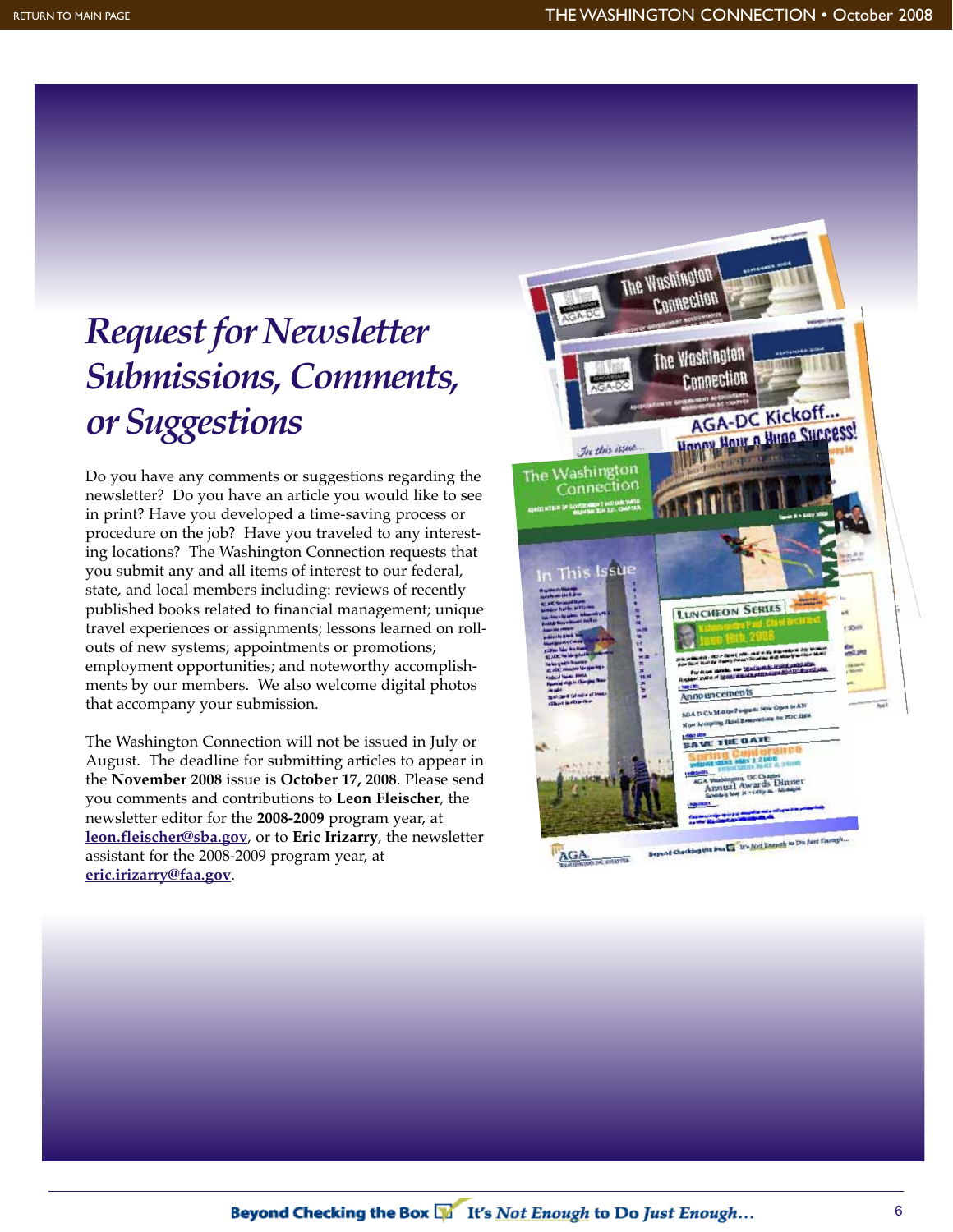AGADC AGADC





## **THANK YOU** For Your Support



## Grant Thornton  $\bar{x}$

Beyond Checking the Box E It's Not Enough to Do Just Enough...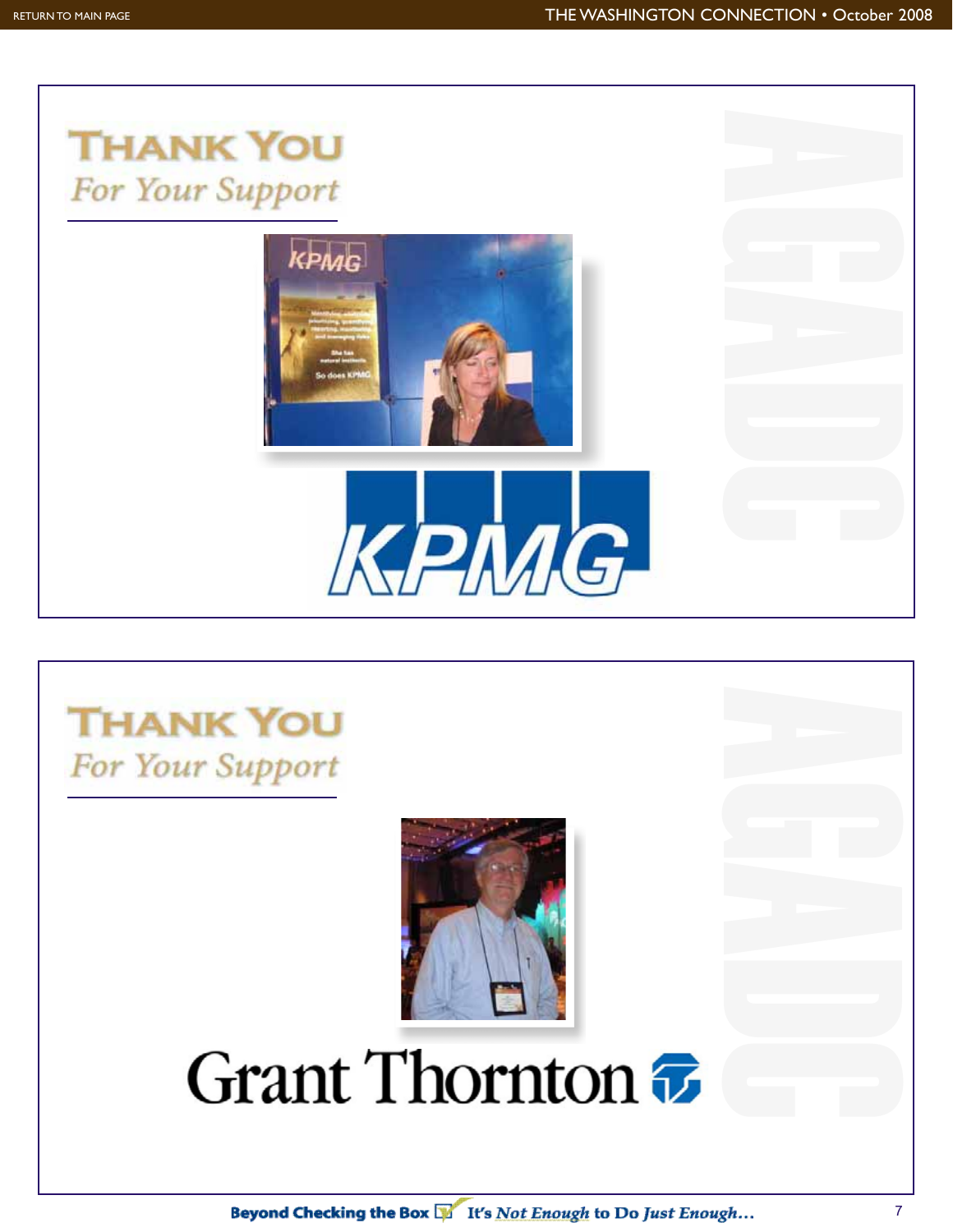

## WANT TO HELP?

If you're interested in being a liaison or joining the mentor program, as either a mentor or mentee, please contact Ruthie Apelt: ruth.apelt@thomson.com



### **Join AGA**

Connect to the World of Government Accountability AGA serves government accountability professionals by providing quality education, fostering professional development and certification, and supporting standards and research to advance government accountability.

Click on the link below to view a short AGA video: http://www.agacgfm .org/downloads/agaweb.wmv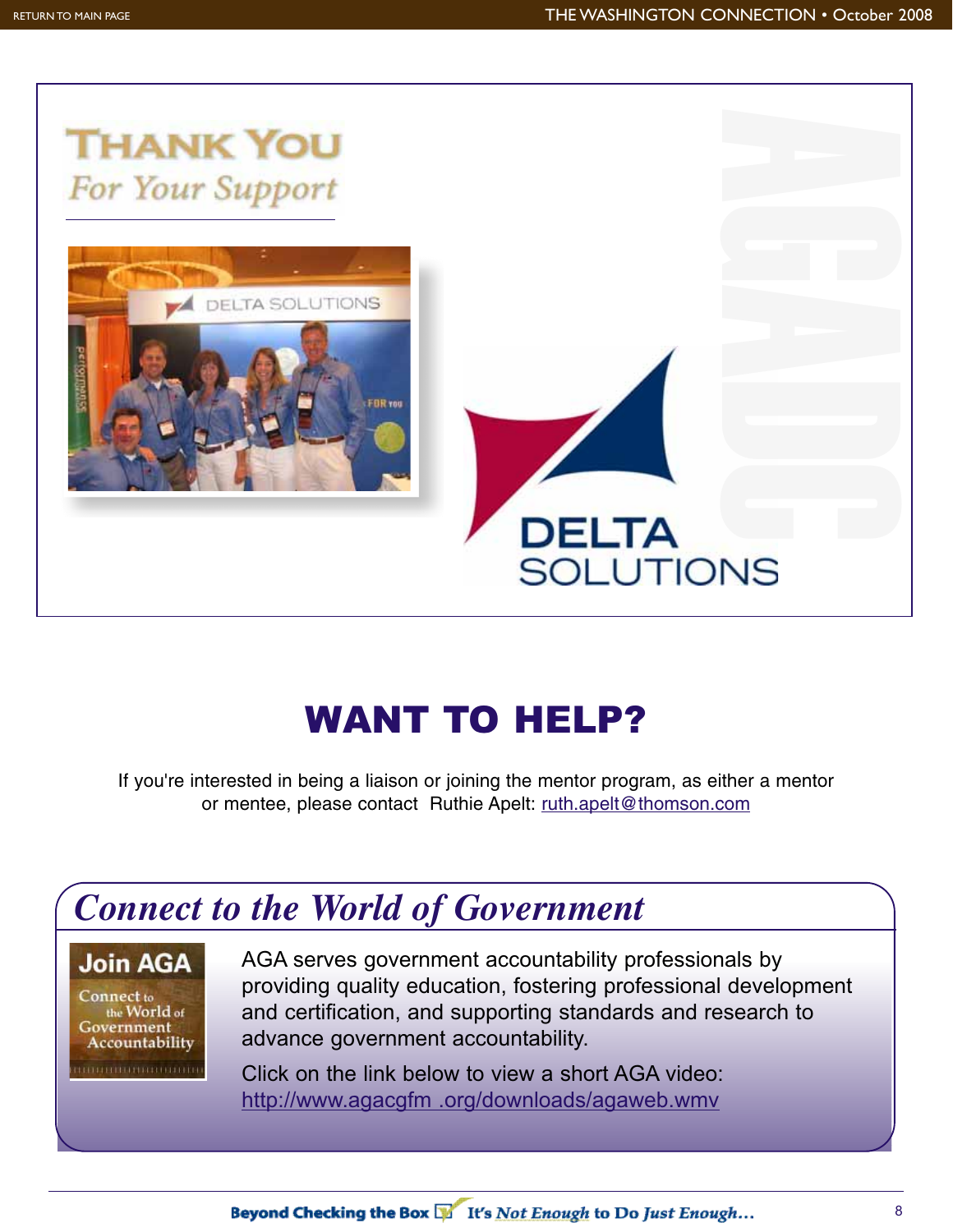## **Douglas W. Webster**



Douglas W. Webster was sworn in as the Chief Financial Officer on January 7, 2008. A Presidential appointee confirmed by the Senate, he is responsible for the financial leadership of DOL. The Chief Financial Officer has responsibility for upholding strong financial management and accountability while providing timely, accurate, and reliable

financial information and enhancing internal control.

Dr. Webster earlier served in government as the Principal Finance Advisor to the Iraq Ministry of Transportation under the Coalition Provisional Authority, Iraq from January to September, 2004. In that capacity he served as the Department of Defense representative with oversight responsibility of a ministry budget approaching \$1B, provided financial advice to the Iraqi Minister of Transportation, and oversaw the creation of a 4,000 member ministry security force.

Dr. Webster began his service to the nation in 1972 when he was commissioned in the US Air Force. During his 21 year military career he served as a C-130 navigator,

**THANK YOU** 

**For Your Support** 

including seeing combat in Vietnam, as an air operations officer, and as a senior acquisition and engineering management officer. His final military assignment was in the Office of the Secretary of Defense, where he coordinated systems engineering policy across the Department of Defense.

Prior to joining the Department of Labor, Dr. Webster served as a senior manager at Grant Thornton LLP, where he led consulting engagement in cost management, performance management, strategic planning, and organizational change on behalf of federal agency clients.

Dr. Webster received a Bachelor of Science Degree in Engineering from the University of California-Los Angeles in 1972, a Master of Science in Systems Management from the University of Southern California in 1983, and a Doctorate in Business Administration from US International University in 1991. He served as an examiner in the United States Senate Productivity and Quality Award for Virginia the Virginia equivalent of the Malcolm Baldrige. He is a Certified Government Financial Manager, a Project Management Professional, is certified in Information Technology Infrastructure Library, and co-author of the book *Activity-Based Costing and Performance.*





## **THOMSON REUTERS**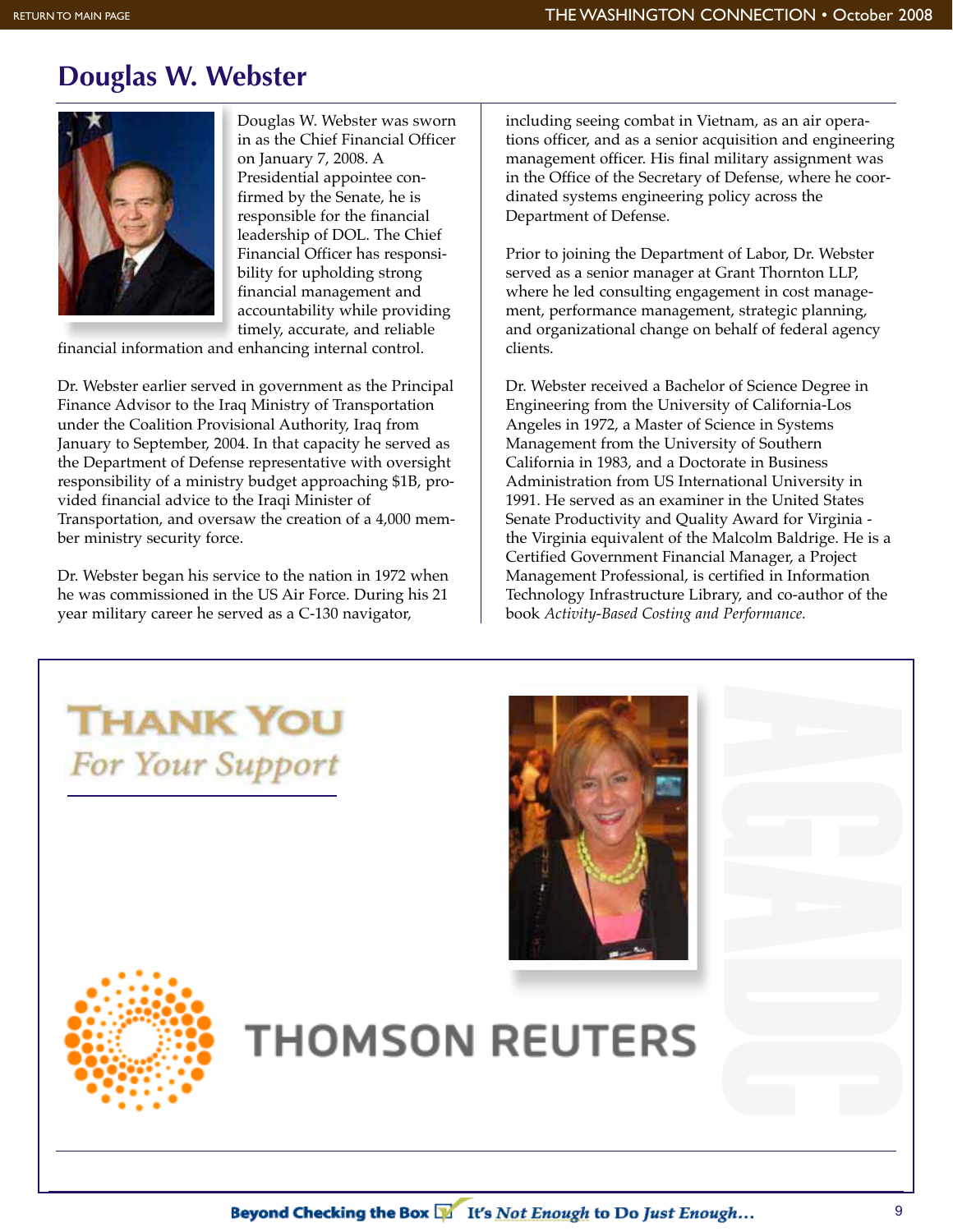



## **Want to Make a Difference?**

*Consider a Career in Government Financial Management*

Are you, or someone from your chapter planning to attend a career fair, or an event for college students? AGA now has an eye-catching brochure that offers information about government financial management careers and answers questions for aspiring government financial managers regarding the qualifications and skills needed to get started. It also includes a bookmark for students that directs them to the Tomorrow's Professionals website for more information. To order free copies of the brochure, please submit the collateral order form found in the Members Only section or contact Jessica Jones.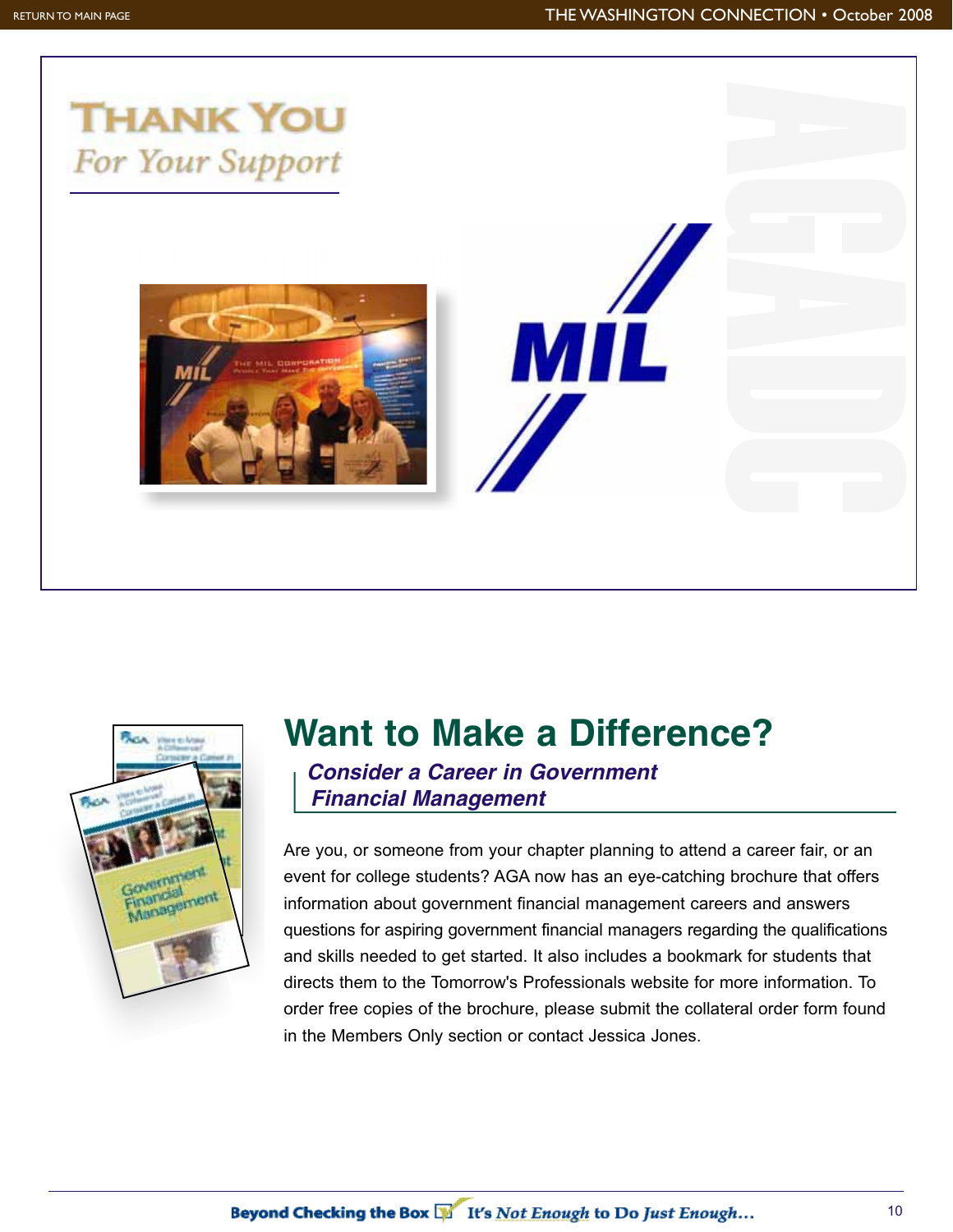## **AGADC Member Happenings:**



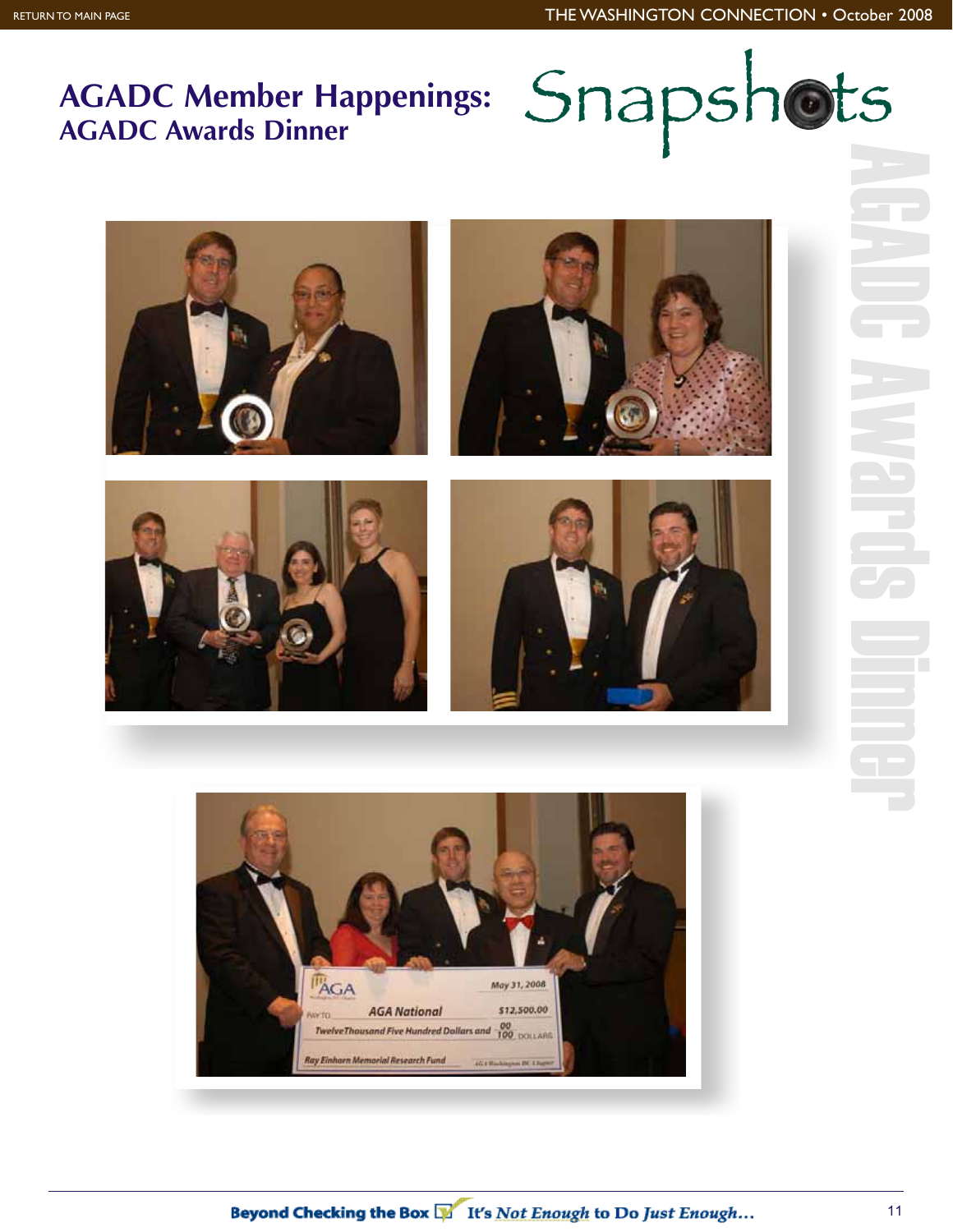## **AGADC Member Happenings:**



*Former AGADC President Dan Christovich, post retirement from the U.S. Coast Guard.*



*Nancy Fleetwood and Allan Lund.*





*Pat Wensel and Andy Kilgore. Former AGADC President Scott Bell with Ken Breshnahan.*



*Members of Watkins Meegan Government Services.*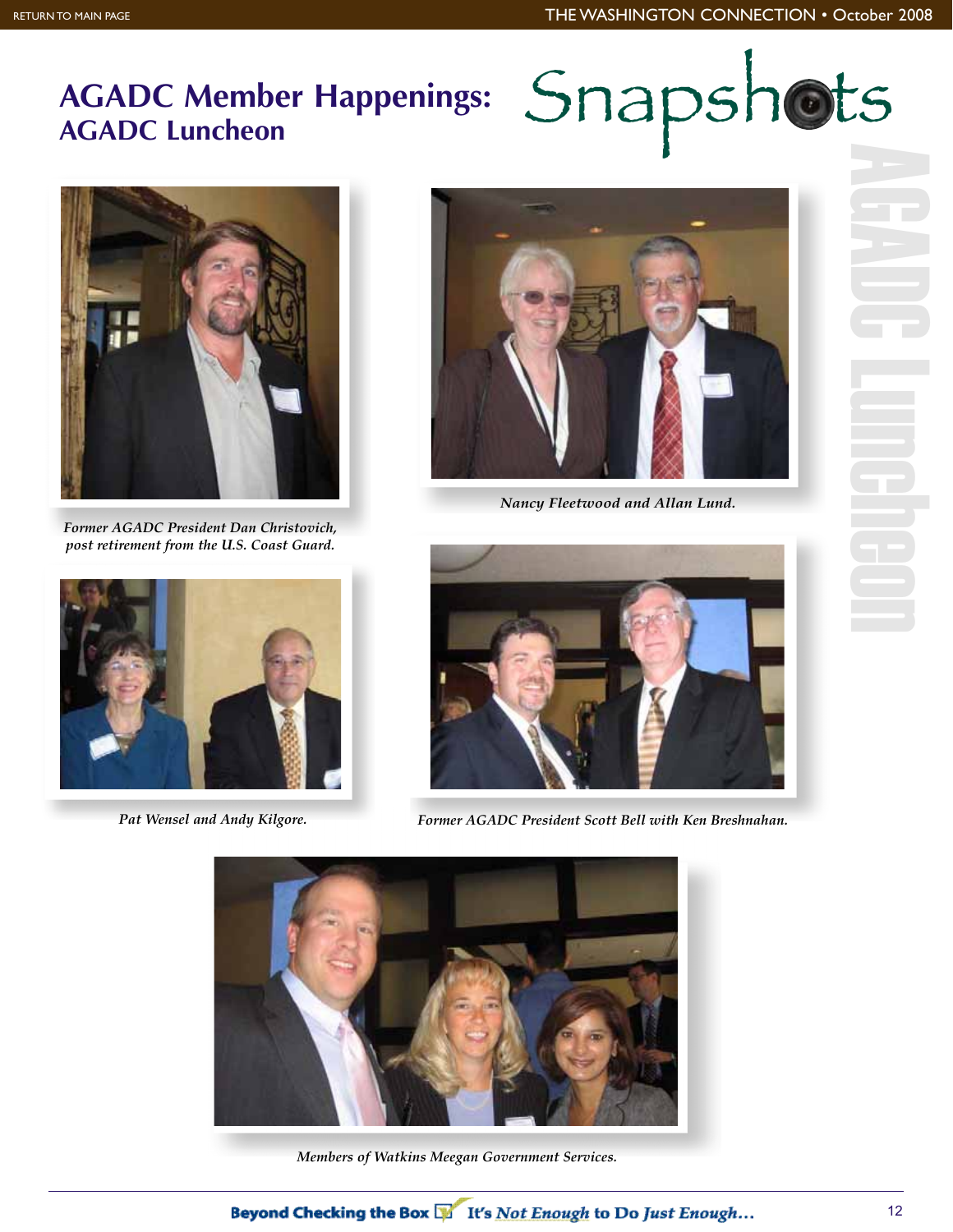## **Performance Conference**

### **Highlights**

#### *AGA PMC Early Registration Deadline: September 29*

If you've already registered for AGA's PMC, we look forward to seeing you! You've made a smart investment in yourself and your organization. But if you have not yet registered, don't worry… there's still time!

Save time and money by registering in advance. Advance registration discounts (\$395 for AGA members and \$450 for nonmembers) apply to all registrations received before September 29, 2008. After this date, fees will increase to \$445 for AGA members and \$495 for nonmembers. Act now to secure your place at this important event!

- **Register online** and save
- **Print registration form** (PDF)

#### *Just Added! A New Service Model: Auditor Roles in Government Performance Measurement*

Sleepless in Seattle? Why not stay an extra day and earn an additional 4 CPE Hours? Government auditors can increase their value by taking on new roles and practices aimed at improving performance measurement and management. Join us at the Renaissance Seattle from 8:30 a.m. to 12:30 p.m. on Oct. 29 for this new educational opportunity.

Learn how to apply an organized framework to determine which specific practices provide the best opportunities for adding new value to the entity they serve. The framework will be presented in the context of models of effective governance, service delivery, managing for results and organizational learning. Through situational examples, case histories, self-assessment exercises and presentation materials you will learn:

- Where to obtain tools used by innovative auditors for implementing these practices.
- Which practices are best to apply in your organization now, and what skills you may need to develop.
- How to change roles and practices used over time to keep adding more value as performance management in their government evolves.

#### **CPE Hours: 4**

**Field of Study: AUD**

**Cost: \$50**

#### **Instructor: Richard C. Tracy,**

Former Director of Audit Services, City of Portland, OR, and a current GASB Board Member

#### *Join us in October 27–28, 2008 in Seattle, WA, for AGA's Performance Management Conference (PMC)—a one-of-akind event focusing on government performance reporting*

The PMC will bring together federal, state and local government leaders to share in educational sessions, networking and to recognize government entities that have been honored with AGA's Certificate of Achievement in Service Efforts and Accomplishments (SEA) Reporting. Don't miss this opportunity to share successful practices with industry leaders and peers, and to bring invaluable performance management strategies back to your agency.

Earn 14 CPE hours at informative, timely sessions designed to give you the knowledge you need to be more effective. Create your own curriculum from a fantastic offering of educational sessions including:

- Activity Based Costing and Performance Management
- Auditors Working with Management to Advance Performance Management
- Citizen Engagement from Community to State: Issues, Challenges and Lessons Learned from Vancouver, WA, King County, and Washington State
- Essential Ingredients for Successful Performance Management
- Federal Government Performance Update
- GASB Update
- Improving Government Transparency Through Citizen-Centric Reporting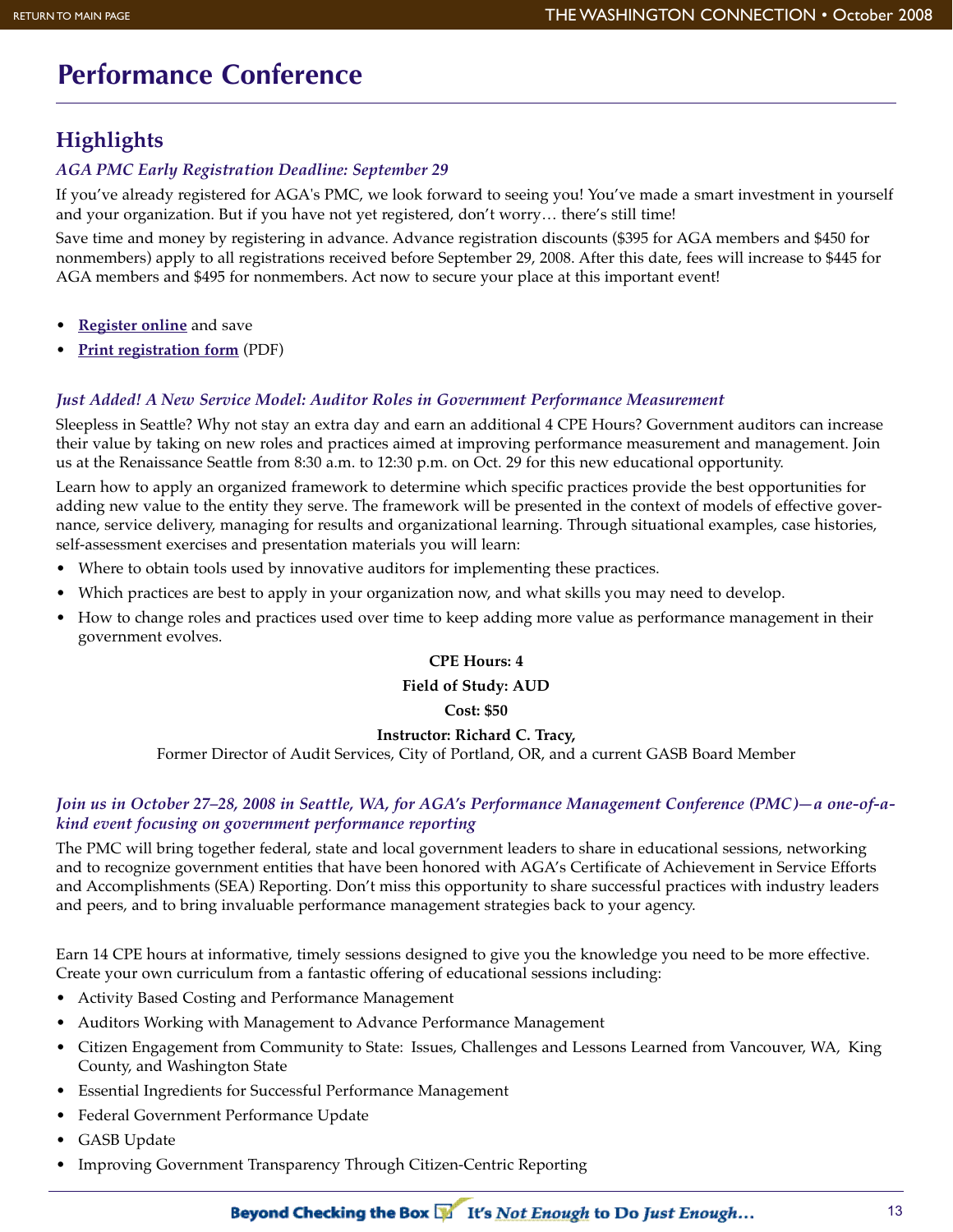## **Performance Conference (Continued)**

- Lessons Learned for the Next Administration
- National Opportunities in Benchmarking
- Performance Based Management Reporting—Integrating Financial and Performance Information
- Rev Up Your Work Force: The Value of Employee Engagement
- Sustaining a Performance Measurement System
- Transforming Budgeting Process to Deliver Citizen Value
- We've Come a Long Way Baby! Thirty Years of Performance Management and Reporting

Hear from industry experts and leaders in federal, state and local government, the private sector and academia who are on the forefront of performance management and government financial management, including:

- **Robert Attmore, CGFM**, Chair, Governmental Accounting Standards Board
- **Scott B. Bassett, MBA**, Performance Measurement Program Manager, Audit Services, Department of Transportation, State of Oregon
- **Sharon Daboin**, Deputy Secretary for Performance Improvement, Governor's Budget Office, Commonwealth of Pennsylvania
- **H. Stuart Elway, Ph.D.**, President, Elway Research, Inc.
- **Harry P. Hatry**, Principal Research Associate, Urban Institute
- **Paul Posner**, Professor and Director, Master's in Public Administration Program, George Mason University; Former Director of Federal Budget & Intergovernmental Relations, U.S. Government Accountability Office
- **John J. Radford, CGFM, CIA, CFE**, State Comptroller, State of Oregon; Member, AGA National Executive Committee
- **Kenneth A. Smith, BA, MBA, Ph.D., CPA**, Assistant Professor of Accounting, Willamette University
- **Robert Shea**, Associate Director for Administration and Government Performance, U.S. Office of Management and Budget
- **Brian Sonntag**, State Auditor, State of Washington
- **Rebekah Stephens**, Planning and Performance Coordinator, Metropolitan Government of Nashville and Davidson County, TN
- **Craig W. Thomas, Ph.D.**, Associate Professor, Daniel J. Evans School of Public Affairs, University of Washington
- **Tom Nosack**, Performance Analyst, Financial and Management Services, City of Vancouver, WA

#### **And many more...**

AGA's Performance Management Conference offers more than just great educational sessions. In addition to an outstanding technical program, the conference provides unparalleled opportunities to network, exchange ideas, share best practices with colleagues and friends.

Don't miss this opportunity to recharge professionally, gain useful information and expand your network of colleagues

• **register today.**

#### *Discount Hotel Reservation Deadline: Oct. 3*

AGA has reserved a block of rooms at the Renaissance Seattle for conference attendees. The Renaissance is centrally located in downtown Seattle, just steps from Safeco Fields, Pike Place Market, fine dining, nightlife and great shopping, including the original Nordstrom's.

The room rate is \$152 (plus tax) for single and double occupancy. This rate is only guaranteed until Friday, October 3, 2008, or until the room block sells out. Reservations received after this date (or after the block sells out) may be subject to higher rates. We encourage you to make your hotel reservations today, for the best price and availability.

To make reservations, please call the Renaissance Seattle Hotel at 800.546.9184 or and mention you are attending the "AGA PMC" to receive the discounted rate.

**Visit our website** for information about air travel, ground transportation and local attractions.

*We look forward to seeing you in the Emerald City!*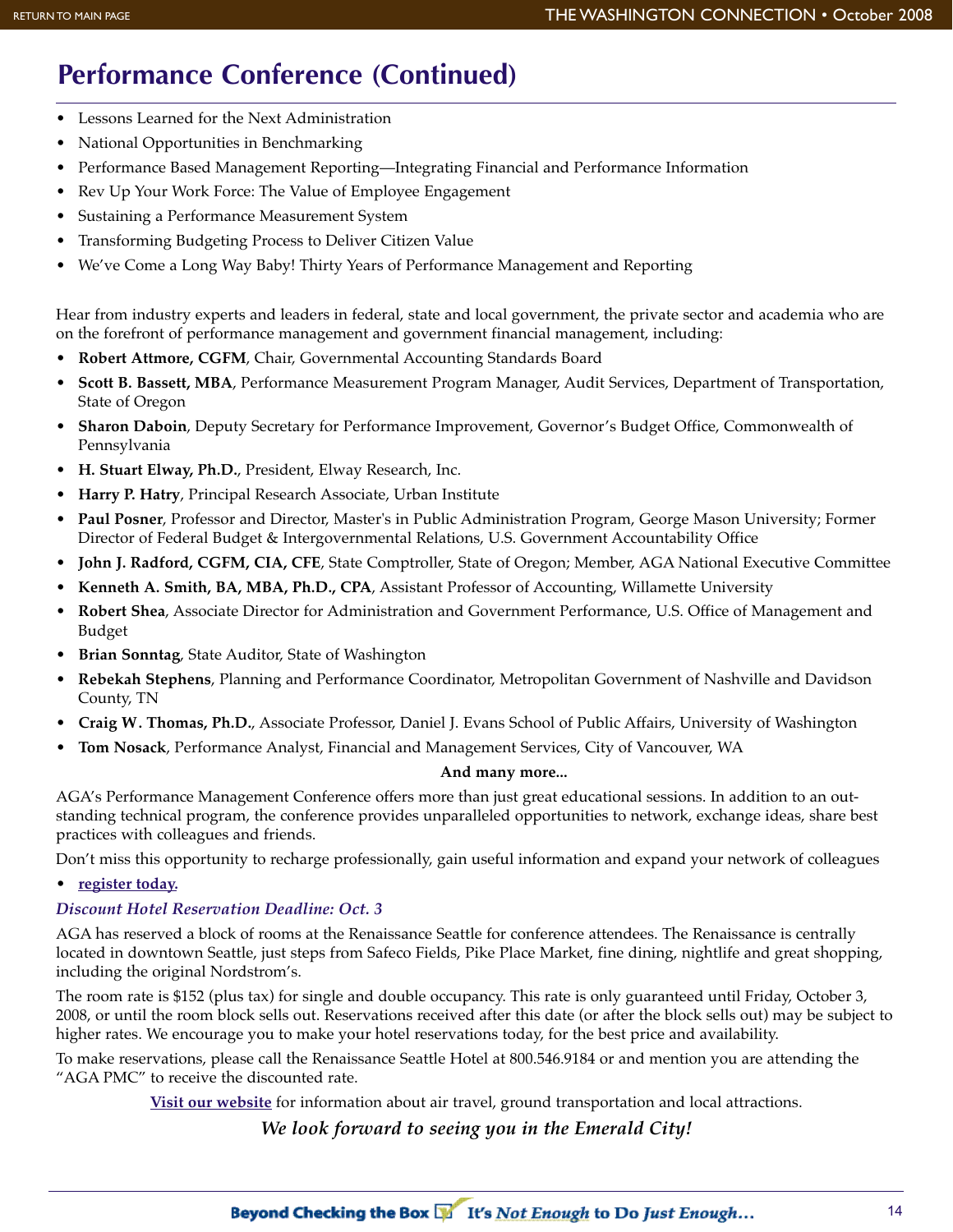## **THANK YOU For Your Support**



# $EIFRNST & YOUNG$ **Quality In Everything We Do**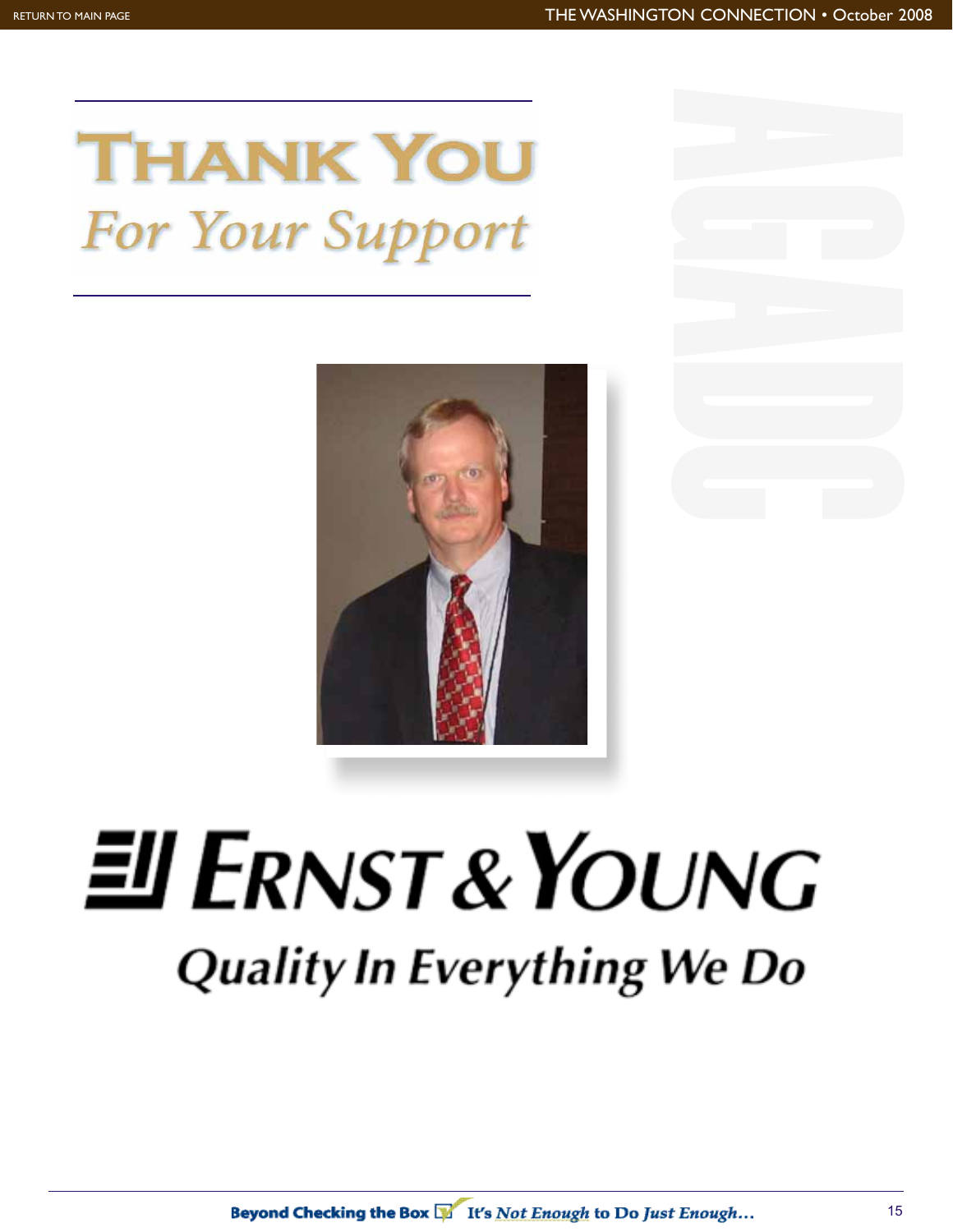## **Who is Robert "Rob" Smith?**

*Name:* Robert Smith

*AGA Position:* Member of the AGA DC Programs Committee

*Company:* Savantage Solutions

*Title:* Vice President

*Background:* Smith graduated from the U.S. Coast Guard Academy in 1984. For the first half of his career, he provided direct service to Americans first as a deck watch officer on a ship in Alaska, then as skipper of a patrol boat in New York, later as an assets dispatcher for all Coast Guard forces in New England (Boston), and finally as captain of an icebreaking tugboat in the Great Lakes (Sturgeon Bay, WI). Smith then attended Columbia University's Graduate School of Business and following that was the financial controller for the Coast Guard's largest base, Governors Island, New York, NY, eventually helping to close that facility when the USCG was in a cost-cutting mode during 1995-97. He was stationed to USCG Headquarters in 1997 and has remained a D.C. metro resident since. While at headquarters, Smith was involved with preparing for audits of the Coast Guard's personal property holdings, its electronics inventory, and its operating materials and spare parts assets. Later he was in charge of programming, budgeting, allocating, and overall accounting of the Coast Guard's operations and maintenance accounts, managing over one billion dollars. These accounts paid for such things as energy, travel, service contracts, utilities, small acquisitions, and so on. His last assignment was in the Coast Guard's Congressional Affairs office. After retirement, Smith accepted a position as Associate with Booz Allen Hamilton, consulting in support of legislative affairs and strategic communications with a client agency within the Department of Homeland Security. Smith joined Savantage Solutions this past April.

*How long have you been a member of AGA?* I joined AGA this past April, 2008.

#### *How has AGA helped you with your career?*

AGA has helped me quickly learn about many of the firms and industry leaders in the marketplace in which Savantage operates.

#### *What advice do you have for someone thinking of joining the AGA?*

AGA provides excellent training, a great network, and fun!

*What is the best thing about working in government service?* When I worked in government service as an officer in the Coast Guard, I was always gratified to know that I was contributing to the nation's national security and that I helped provide the resources needed for members of the Coast Guard to succeed in their missions.

#### *What has been the biggest obstacle in getting where you are today?*

I've found the largest obstacle is my own inertia to be comfortable with the status quo. When I've finally decided it's time for me to grow, and I've taken some of the action necessary to learn something, achieve something, or master something, I've found that I've been able to achieve more than I thought possible.

#### *What is your favorite hobby or outside activity?*

I am a voracious reader, primarily of non-fiction, mostly about history. I also read several newspapers each day, several magazines (politics, current events), and check out online versions of other newspapers.

#### *What is your favorite flavor of ice cream?*

Yes (I like any flavor of ice cream). If I had to choose, it would be pralines and cream, although I also very much like Ben & Jerry's "Chubby Hubby", too.

#### *Anything else that you would like to highlight?*

Becoming a father and raising kids with my spouse has been the most rewarding gift of my life.

Robert Smith

**Robert Smith**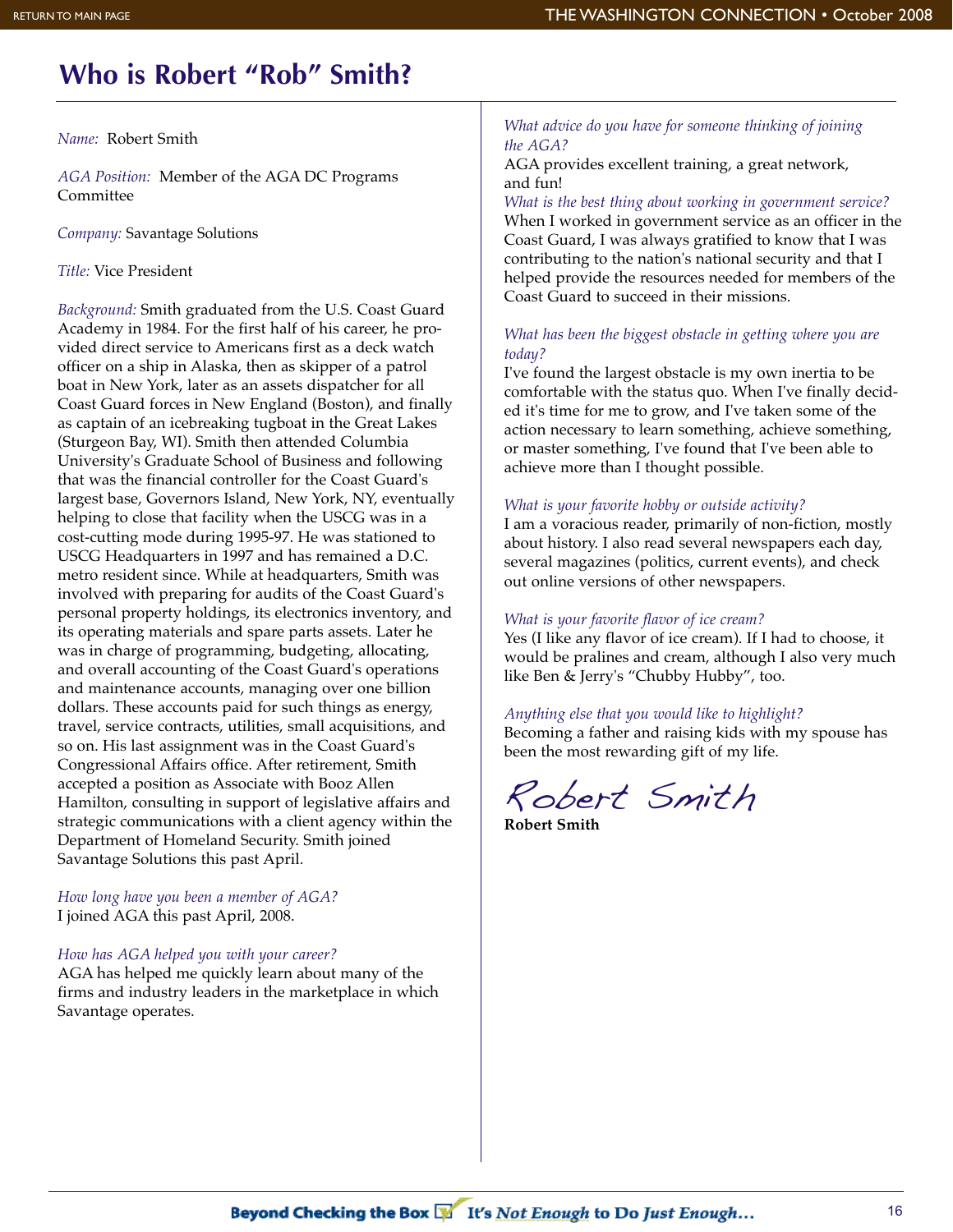## **THANK YOU** For Your Support





Certified Public Accountants<br>and Consultants

## **Connections at your**



**Fingertips… …Just Click**

> AGA Membership Information AGA Membership Application CGFM Program Information CGFM Program Application AGA National Home Page AGA D.C. Home Page (Washington D.C.) AGA Northern Virginia Home Page (Virginia) AGA Montgomery/PG Home Page (Maryland) MACPA Home Page (Maryland) VSCPA Home Page (Virginia) GWSCPA Home Page (D.C.) AICPA Home Page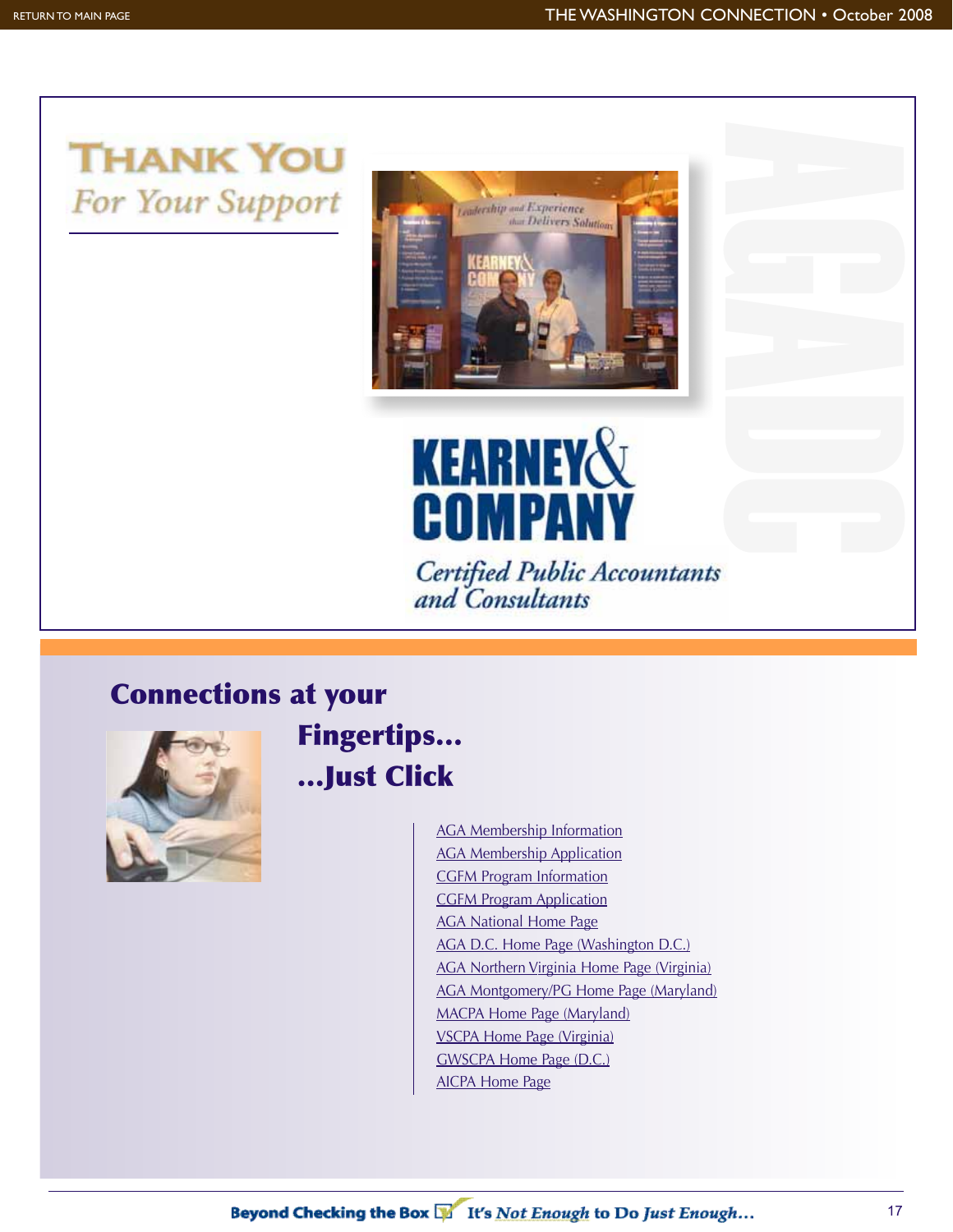## **AGADC Awards Dinner**

#### **Awards Gala Honors its Members and Celebrates the Chapter Year**

On Saturday, May 31, more than 200 Washington, DC chapter members and their guests packed the Grand Hyatt Washington for the chapter's annual awards dinner. We were privileged to welcome many honored guests, including AGA's 59th National President-Elect, Sam Mok, Executive Director Relmond Van Daniker, several past chapter and national presidents, regional AGA leadership, and members who have been a part of AGA for 25 years or more. This year, we were also thrilled to host nearly a dozen Early Career members at the dinner, giving them a unique opportunity to meet and network with many leaders in the government financial management community.

Chapter President, Dan Christovich presented a sizable donation from the chapter to the National Raymond Einhorn Memorial Research Fund, established by AGA's Academy for Government Accountability, and then the focus of the evening turned to honoring individuals and organizations as part of the chapter's annual awards ceremony, including:

- Evelyn Brown (Einhorn Gary Award for her dedication and outstanding service at the chapter and national levels that have significantly enhanced AGA's prestige and stature in the financial management community)
- Bob Reid (Distinguished Leadership Award for his sustained distinguished leadership and dedication to excellence in government, extraordinary personal integrity and professionalism, and exceptional commitment to public service);
- Jonathan Breul (Distinguished Service to the Financial Management Community Award for his sustained outstanding contributions to advancing government accountability);
- Julia Ranagan (Emerging Leader Award for demonstrating excellence and the potential for future leadership in the federal financial management and accountability community);
- Marianne Condon (James W. Saylor Award for her outstanding service to the Washington, DC Chapter).
- Malena Brookshire (Ronald J. Lynch Scholarship to further his professional education).
- The Department of the Treasury and the Office of Management and Budget (OMB), respectively, in cooperation with the Government Accountability Office (GAO) for the production and release of the first ever Executive Branch Citizens' Guide to the Financial Report of the U.S. Government.

President Dan Christovich honored the past year's board members, and President-Elect Ann Davis stated her vision for the coming chapter year, thanking Dan for his leadership during the past year, Scott Bell, Immediate Past President and Chair of the event planning committee; Gene Hunt and the staff from the Grand Hyatt Washington; the evening's entertainer, Jimmy Nalley; Rebecca Roth, photographer, Ellen Goldberg, graphics, Megan Renner, awards coordinator, and the many board members and other volunteers who committed their time and energy to this special event. Finally, the chapter thanks our sponsors whose immense generosity made this and many other chapter events possible throughout the year.

Photos from the event will soon be available on the Chapter website.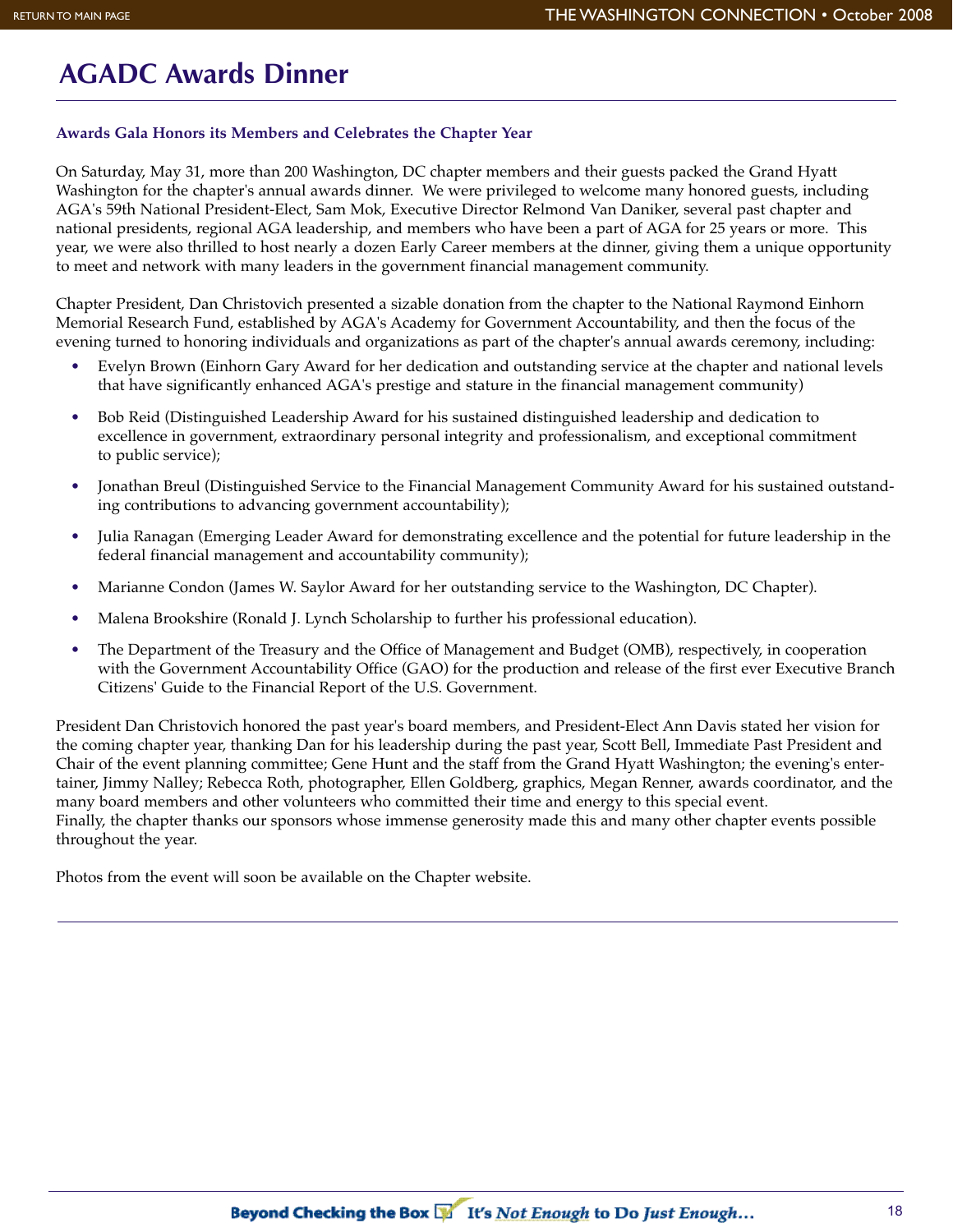## **Awards Committee Update**

#### *TIME IS RUNNING OUT AND AGA/DC NEEDS YOUR HELP!*

The National Leadership Awards are just around the corner. Each year, AGA recognizes professionals of Visionary Leadership, Innovative Management, and Educational Commitment to our profession and AGA! We need your assistance in identifying outstanding individuals who exemplify the characteristics described below:

#### **Federal**

- *Distinguished Federal Leadership Award* An elected or presidential-appointed federal official in either the legislative or executive branch who has made outstanding contributions to enhancing government financial management.
- *Elmer Staats Award* A federal professional who throughout their career served as a role model for others and consistently exhibited the highest personal and professional standards.
- *Andy Barr Award* A private sector individual who throughout their career served as role model for others and consistently exhibited the highest personal and professional standards.

#### **State and Local**

- *Excellence in Government Leadership Award* Professionals who exemplifies and promotes excellence in government, outstanding leadership, high ethical standards and innovative management procedures.
- *William R. Snodgrass Distinguished Leadership Award* Professionals who exemplify and promote excellence in government financial management and who have demonstrated outstanding leadership in enhancing sound financial management legislation, regulations, practices, policies and systems.
- *Distinguished Local Government Leadership Award* Professionals who exemplify and promote excellence in government financial management and who have demonstrated outstanding leadership in enhancing sound financial management legislation, regulations, practices, policies and systems.
- *Private Sector Financial Excellence Award* Executives in the private sector who exemplify and promote excellence in state or local government financial management, outstanding leadership, high ethical standards and innovative management techniques.

Please send the names and nomination information of outstanding professionals to Eleanor Crawford at **Eleanor.long@EY.com** no later than October 10, 2008. If you need assistance or have questions, feel free to contact Eleanor at 202-327-5903.

For more information on each of these awards and their nomination forms, visit AGA's National website: **www.agacgfm.org/membership/awards**.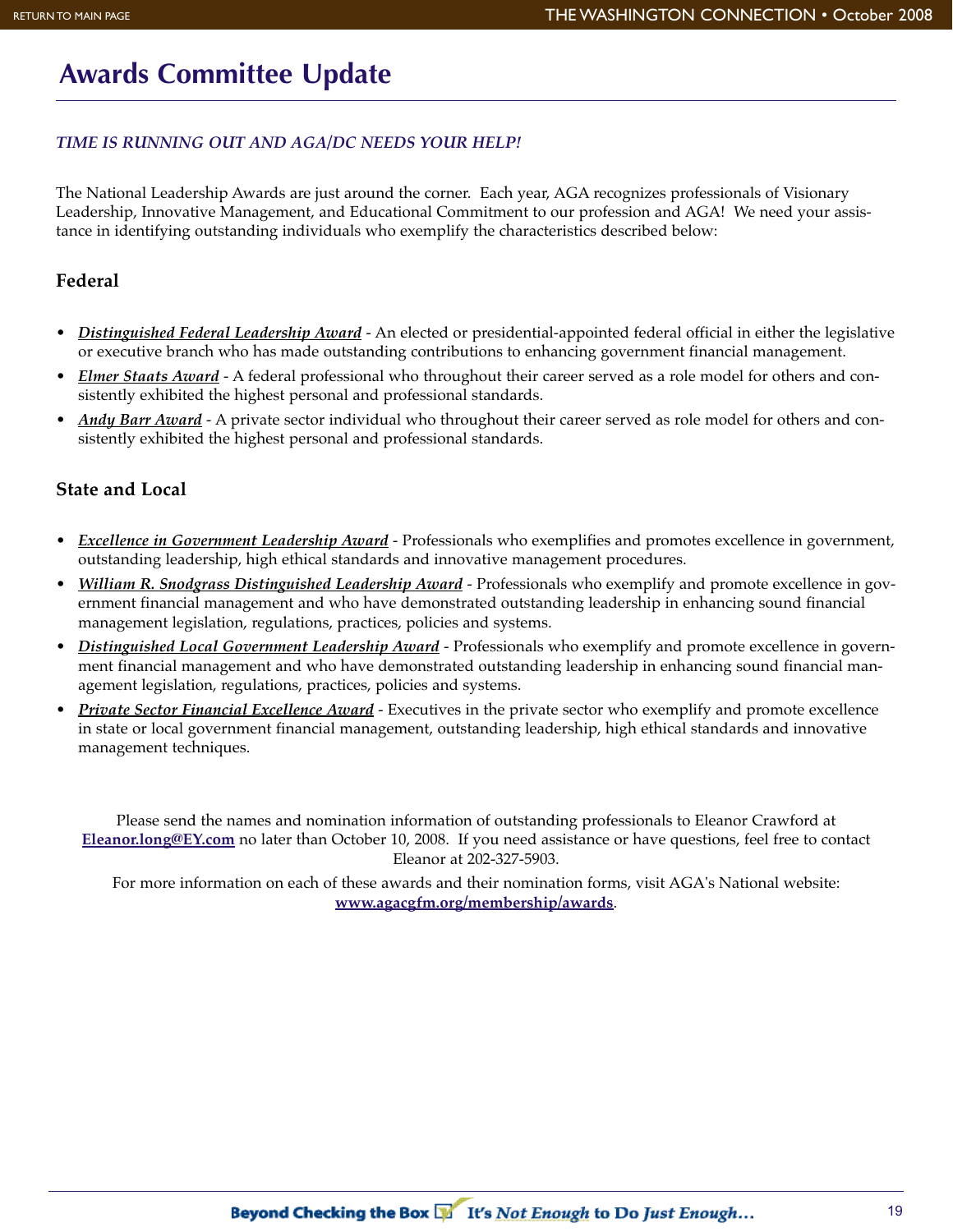





## **Reporting Cancellations**

*Background* Congress passed the "M Account" legislation (Public Law 101-510) in 1991, ending the practice of moving unspent funds to a merged fund or "M" account after they were

expired for two years. The new law required that the funds stay in place as expired for five years, then be permanently cancelled. The U.S. Standard General Ledger (SGL) Board created account 4350 Canceled Authority to show the cancellation. In 2006, the SGL Board added memorandum accounts 8101 Partial Authority Cancellation and 8102 Offset for Partial Authority Cancellation for the same purpose. In June of 2008, the SGL Board added 4351 Partial or Early Cancellation of Authority with a U.S. Treasury Warrant and 4208 Adjustment to Total Resources - Disposition of Canceled Payables to handle cancellations not performed on the FMS-2108 Year-End Closing Statement.

#### *Single- or Multi-Year Fund Logic*

When an agency sells property after the replacement has been ordered or purchased, only one entry is required. The basic entry is to clear out the asset and associated accumulated depreciation accounts, debit Fund Balance for the cash deposited, and record any difference as a gain or loss. Also the budget is augmented with a reimbursement entry, which would normally debit Other Actual Collections (account 4266 from non-federal sources and 4277 from federal) and credit funding status (4450 if not yet apportioned, 4620 if not subject to apportionment, or 4060 or 4070 if the anticipated sale had been included as a budgetary resource). In addition, if the fund is appropriated, then it will be necessary to back out the use of appropriations to buy the replacement. The USSGL guidance pairs this last entry with the purchase transaction, but it is easiest to record it simultaneously with the sale. As an example, if an agency sells office equipment to a local government for \$50,000 that had been purchased in an appropriated fund for \$250,000 with \$180,000 depreciated, and the sale proceeds were not yet apportioned, the entry would be:

#### *No-Year Fund Logic*

The recent change specifically addresses the partial cancellation of no-year funds. While no-year funds do not expire and are not cancelled automatically, they can be

partially cancelled by legislation or administrative action (transaction F122). The posting is virtually the same as for cancelling single- or multi-year funds. However, the entry is not posted until the cash has been withdrawn by Treasury, and account 4351 is used instead of 4350. The entry must be entered in a timely manner, because a noyear fund will continue to be reported on the SBR and other financial statements, not only this year, but in subsequent years. Previously, the balance in 4350 would remain in perpetuity as there was no means to reduce it (except when paying a bill using transaction D145, which is an unusual occurrence). Since line 6 of the SBR uses the ending 4350 balance and line 1 uses the beginning 4201 balance, the cancelled portion would show up in next year's unobligated balance brought forward as well as in cancellations. To avoid this problem, Treasury came up with transaction F390, which closes both the balances in 4201 and 4350 after the financial statements have been prepared. However, if one does that then there is no record of the cancellation. So Treasury added transaction F301, which debits 8102 and credits 8101 for the partial cancellation. These are memorandum accounts that never close.

#### *Inconsistencies*

There are a number of problems with the new SGL transactions.

(1) For 2009, closing entry F390 was changed to post to 4208 Adjustment to Total Resources - Disposition of Canceled Payables even though this entry has nothing to do with payables and closing entry F302 closes 4208 into 4201. So entry F390 effectively closes to 4201 anyway and should not show 4208.

(2) If there was a payable in the cancelled no-year fund that is disbursed, entry D145 posts debit 4350 credit 4208. Since the early cancellation left no balance in 4201 or 4350, after annual close these accounts will have abnormal balances.

(3) The memorandum accounts 8101 and 8102 seem to serve the same purpose for no-year funds as 4201 and 4350 do for single- and multi-year. Why does one type of fund use memoranda accounts and the other use budgetary?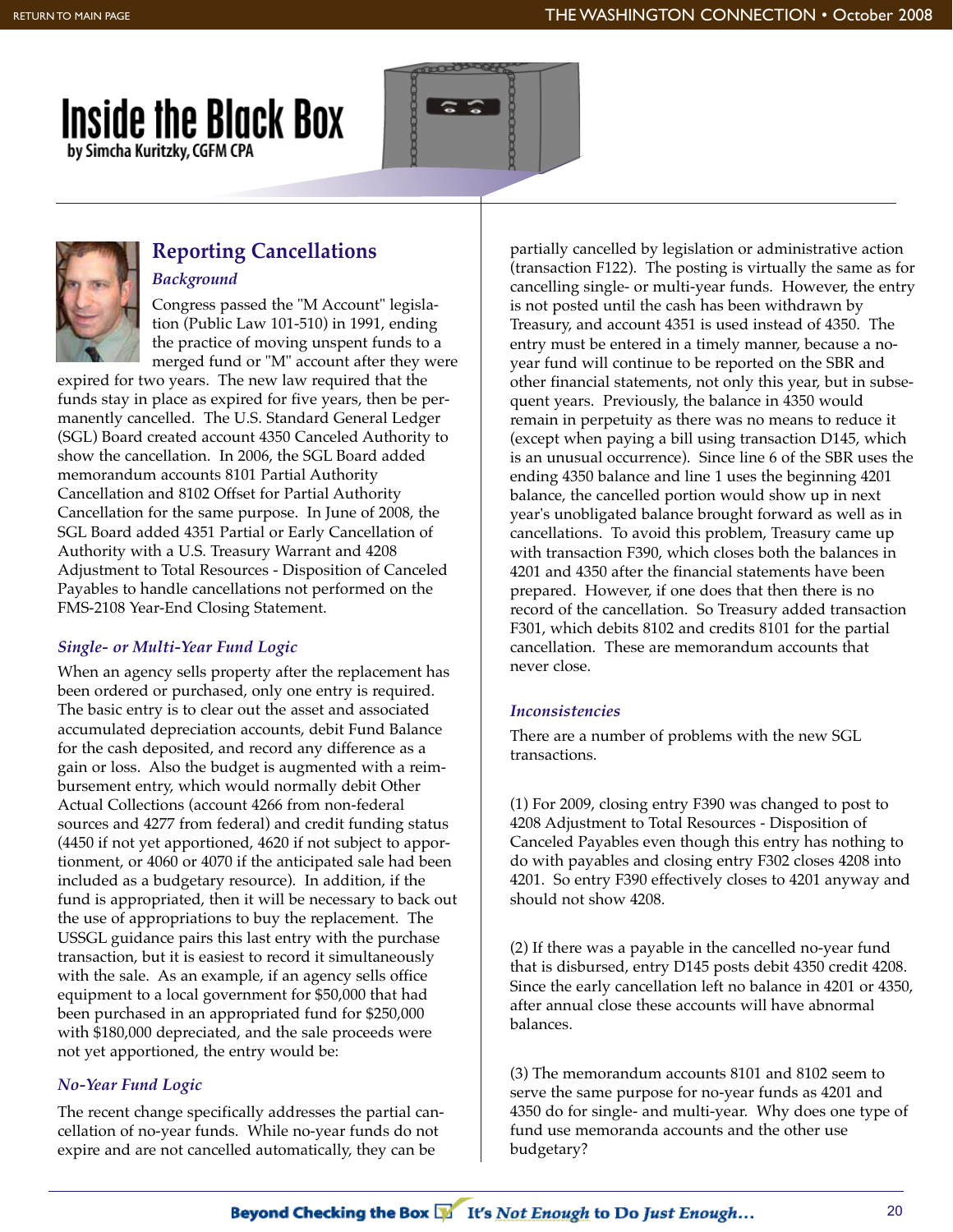## **Inside the Black Box (Cont'd.)**

#### *Proposal*

I think cancellation reporting could be simplified with a few minor adjustments. First, do not close 4351 (just as we do not close 4350). Second, in order to prevent the 4351 and 4201 balances from showing up on subsequentyear SBRs, include the beginning balance of accounts 4350 and 4351 in the calculation of lines 1A Unobligated balance start of year and 6A Cancellations of expired and noyear accounts. That way, only new cancellation activity will be reported on 6A and a fully-cancelled fund will have a zero balance on 1A. Third, do not use 4208, 8101 or 8102 when closing entries against a cancelled no-year fund. Fourth, have D145 post to account 4351 when payments are made against cancelled no-year funds.

#### *Conclusion*

The current solution takes care of the SBR problem, but produces two new wrinkles: the treatment for cancellation of single- and multi-year funds are substantively different from that of no-years even though the legal implications are the same, and if a cancelled payable is subsequently paid, entry D145 will create unnatural balances in 4350 and 4201 for a no-year fund. A solution that would handle the SBR without adding new memorandum accounts and changing how closing entries and cancelled payables are posted would be to adjust the definition of the SBR. Unobligated Balance Brought Forward (currently line 1, originally line 2A) could go back to its original definition, which is the opposite of the balances of accounts 4450, 4620, and 4650 (credits are reported as a

positive). Cancellations (line 6) could use the current activity for account 4350 (ending minus beginning balance), rather than just the ending balance. So balances that begin in 4201 and 4350 and remain unchanged throughout the year would not create a balance in line 1 or 6 (or any other line, for that matter).

Simcha Kuritzky

*Simcha Kuritzky, CGFM CPA*

Comments and critiques, as well as specific questions or suggestions for future topics, are always welcome. Send them to Simcha.Kuritzky@CGIFederal.com, and not to the AGA.

This column is provided as part of a free exchange of ideas in federal accounting, and is not reviewed substantively before publication.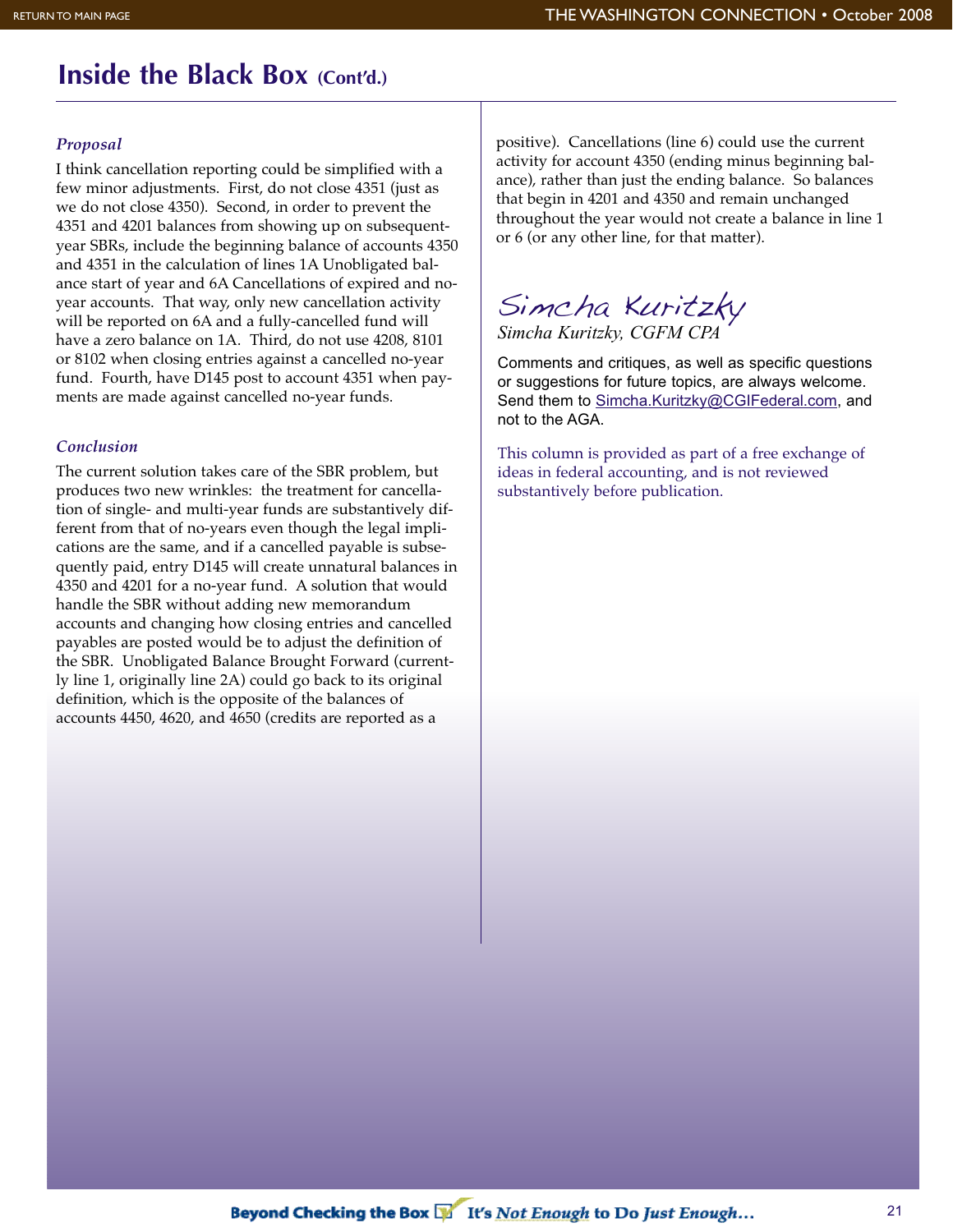## **Federal News Article**

#### *Where to turn when the TSP tanks*

By Alyssa Rosenberg **arosenberg@govexec.com** September 18, 2008

Prevailing wisdom dictates that even when Wall Street is in an uproar, investors -- especially those with an eye on longterm gains -- should keep their cool. And that's the point the Federal Retirement Thrift Investment Board wants to drill home as Thrift Savings Plan funds continue to take hits.

In a steady stream of messages, the board reminds TSP participants that it's impossible to predict what the stock market will do next, so day-trading is unlikely to produce positive results. And since markets generally grow gradually, there's no reason to panic.

But if you have a hard time sitting still and watching your retirement savings dip, there are some outlets that offer a different perspective. We've highlighted a few below. Please note that this list is not comprehensive and Government Executive does not endorse any of these resources. We also suggest you visit the TSP's official Web site if you haven't already done so.

- 1. TSP Talk is a message board and resource aggregator run by a federal employee who has invested in the TSP since 1984. The site focuses on beating the market, and awards monthly prizes to members whose TSP accounts perform the best. When the TSP board instituted interfund transfer restrictions earlier in the year, it cited TSP Talk as evidence that some plan participants were making frequent trades to the detriment of other investors. More than 4,000 participants signed a TSP Talk petition opposing the restrictions. No matter what your approach is to investing, TSP Talk provides a lively conversation.
- 2. TSP Center was created by a TSP investor, and has a message board, investment calculator and -- like TSP Talk -- a leader board highlighting the site members whose investments have done well. It also features FantasyTSP, a tool that lets investors track their own performance and model different strategies.
- 3. TSPGO tracks the performance of Thrift Savings funds against the Standard & Poor 500 Index, and makes buy, hold or sell recommendations.
- 4. TSPMoney features an earnings calculator and a free desktop application to help you track your account's performance.
- 5. Thrift Trading, TSP Pilot and TSP Key are paid services that provide investment allocation advice.
- 6. The TSP Report and the The TSP Advisory are subscription-only publications that offer market analysis and investment models.

#### *From The Government Executive.com.*

(**http://www.governmentexecutive.com/**), September 18, 2008. Reprinted with permission

## **Congratulations!**

Congratulations to Mr. Andre Small from Jefferson Wells on being this month's winner at the AGA DC luncheon of free tickets to a Washington National's game! There will be a drawing at every monthly luncheon for 2 free tickets to a Washington National's game. Another great incentive to attend the monthly meetings!



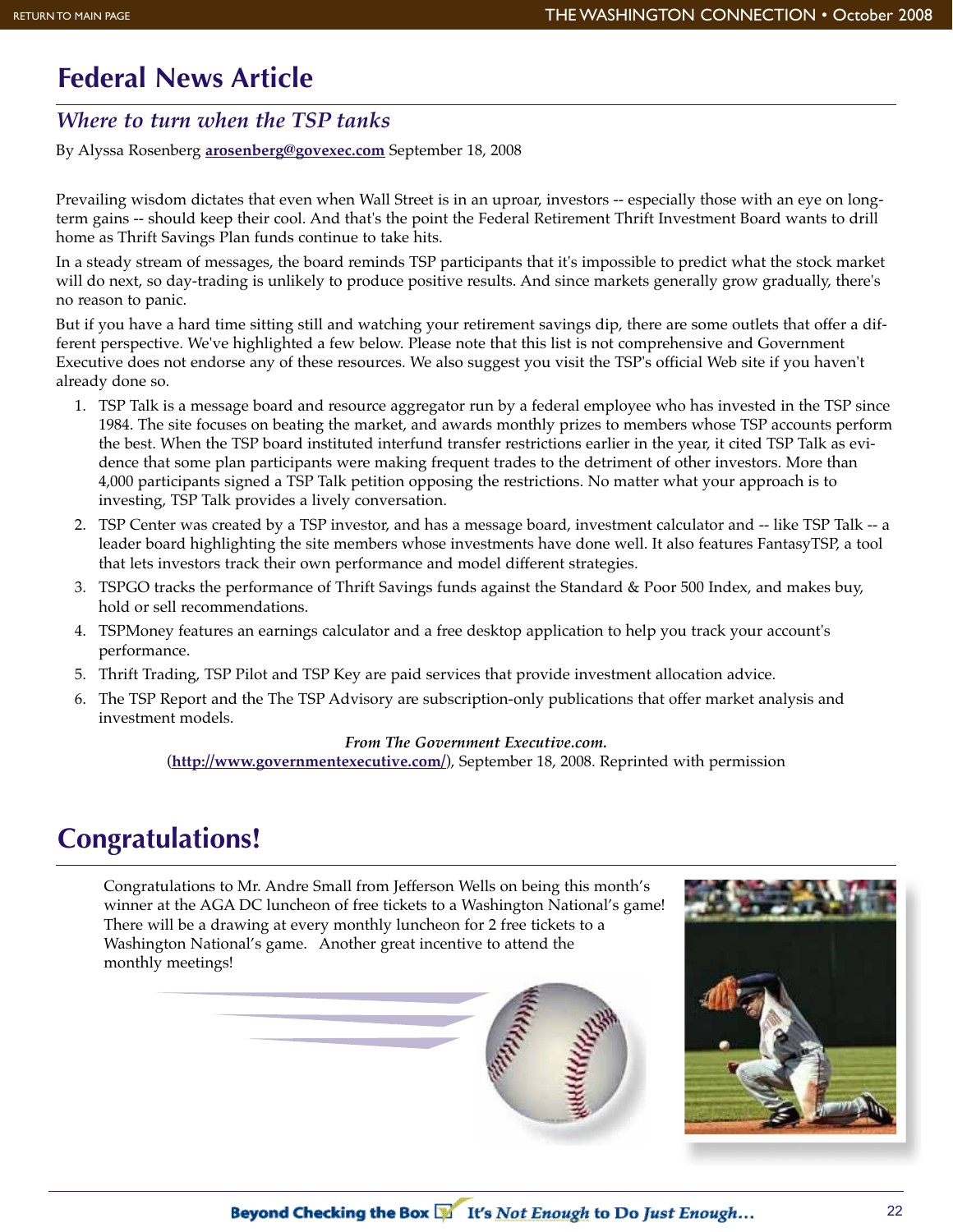### **Community Service**

Thanks again to everyone who helped make our raffle for the American Cancer Society a success! We collected \$210 from the raffle that will be donated to the American Cancer Society. The lucky winner was Ruthie Apelt who won two tickets (a \$500 value) to the American Cancer Society Gala on October 25, 2008 at Fed-Ex field

In October we will participate in the ALS walk. The ALS Association DC/MD/VA Chapter's walk is part of a national effort in support of local patient services and nationally directed research to find a cure for Amyotrophic lateral sclerosis (ALS), often referred to as "Lou Gehrig's disease." **http://www.alsinfo.org**

This year's walk will be on October 12, 2008 starting at Constitution Gardens, Washington, DC. Registration starts at 9:00. The Walk begins at 10:00 AM. We walk approximately 3 miles (You do not need to walk all or any of the route to participate.) We will walk as members of "Joan's Wayward Walker's" led by our captain. Andy Kilgore. Tee Shirts will be provided so please let us now if you are interested in participating.

Last year we raised \$1,600 ALS as 10 members of the AGA DC Chapter participated in the walk. We are hoping to double our participation and contribution for this year. Even if you can't walk you can still donate!

Please contact Lloyd A. Farmer 703-516-9134 ext 11, Tonya Allen Shaw 202-720-5026 or AnnMarie Walker 202 273-5549 if you are interested in these programs.

### **Member Services**

Member services has two exciting events coming up in the month of October!

First, on October 4th, AGA DC will enjoy lunch at Chadwick's in Georgetown at 12pm and then learn about the history of the C&O Canal on a boat ride at 1:30. This is sure to be a popular event and we can only accommodate 25 people so please RSVP quickly! The cost is free for AGA Members and \$15 for non-members and family. Please bring cash (exact change) or check to the event. Please RSVP to Crystal Heitman at **Crystal.L.Heitman@us.pwc.com** to secure your spot today! Please note that AGA will be responsible for the cost of the ticket even if you do not attend so please only RSVP if you are certain you can attend.

Later in the month, AGA DC will kick off the Halloween season with a Haunted Tour of DC. This will be a walking tour so please wear comfortable shoes and dress for the weather! The tentative date for the event is Thursday, October 23 and it will be free of charge. Time and meeting location to be announced at a later date. To reserve your spot please send your RSVP to Caitlin Holmes at **Caitlin.B.Holmes@us.pwc.com** by Friday, October 10. More details will be announced as we get closer to the dates of the events.

In November, we are excited to bring back the popular Opera Night event at Cafe Mozart. We are waiting for Cafe Mozart to set the date and will let you know as soon as they do. Finally, we would like to thank our sponsors for their continued support of AGA as their sponsorship enables us to bring you these events.

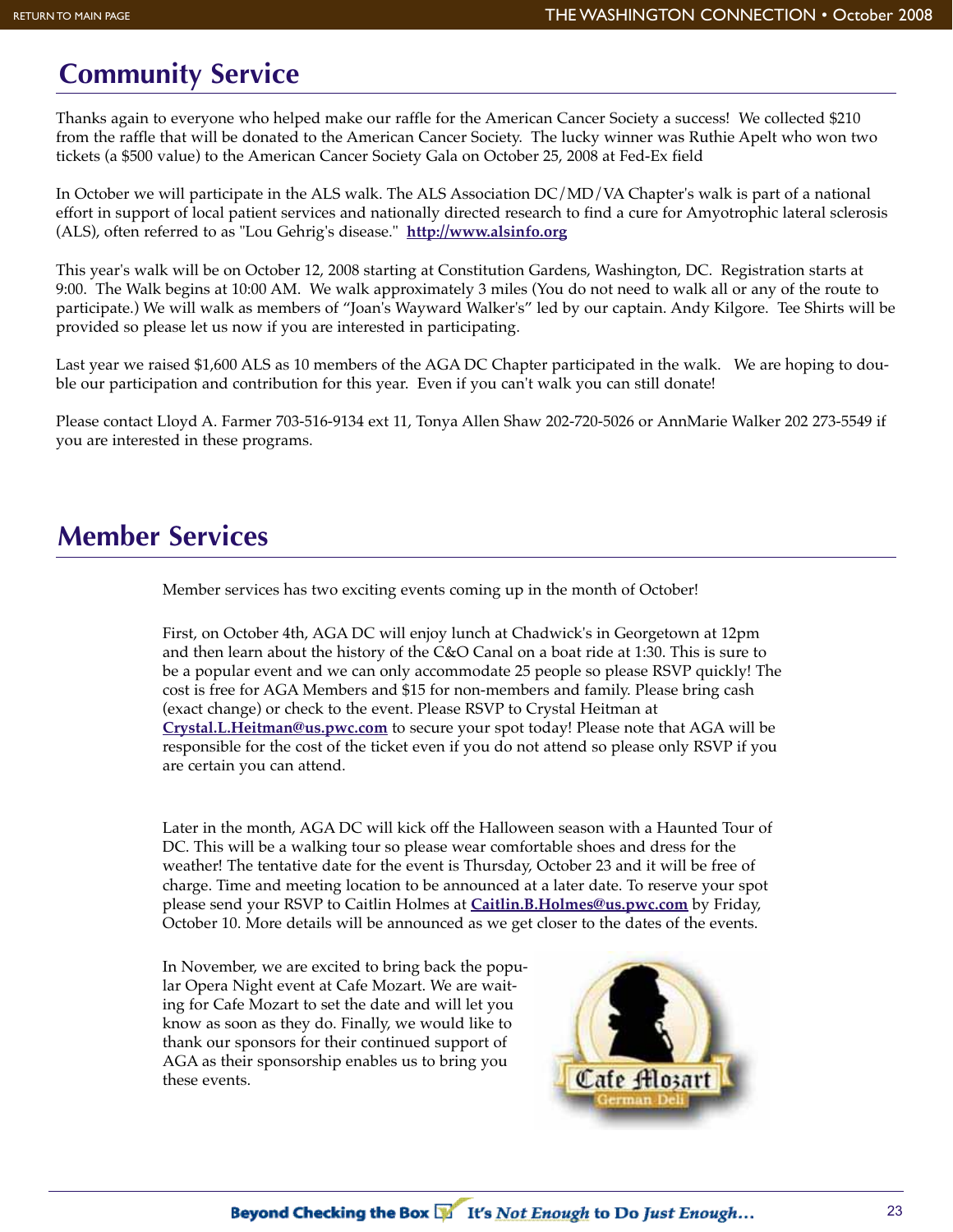## **Montgomery County AGA Events**

| 10/22/08 - 10/22/08       | <b>October Dinner Meeting</b>                                                                                                                                                                                                                                                                                                                                                                                                                                                                                                                                                                                                                                                                                                                                                                                                                                                                                                                                                                                                                                                                                                                                                                                                                                                                                         |
|---------------------------|-----------------------------------------------------------------------------------------------------------------------------------------------------------------------------------------------------------------------------------------------------------------------------------------------------------------------------------------------------------------------------------------------------------------------------------------------------------------------------------------------------------------------------------------------------------------------------------------------------------------------------------------------------------------------------------------------------------------------------------------------------------------------------------------------------------------------------------------------------------------------------------------------------------------------------------------------------------------------------------------------------------------------------------------------------------------------------------------------------------------------------------------------------------------------------------------------------------------------------------------------------------------------------------------------------------------------|
| <b>Event Description:</b> | Presentation: "Transforming Spreadsheets to an Enterprise Budgeting and<br>Strategy Management Solution: NIH's Experience" by John J. McGowan, Ph.D.,<br>Deputy Director, National Institute of Allergy and Infectious Diseases, National<br>Institutes of Health.                                                                                                                                                                                                                                                                                                                                                                                                                                                                                                                                                                                                                                                                                                                                                                                                                                                                                                                                                                                                                                                    |
|                           | Speaker's Bio: Dr. John J. McGowan received his Ph.D. degree in microbiology<br>in 1980 from the University of Mississippi Medical Center and went on to grad-<br>uate from the University of Virginia School of Medicine as a National Institutes<br>of Health (NIH) Postdoctoral Fellow in 1982. Since that time, Dr. McGowan has<br>been selected to serve multiple roles within the National Institute of Allergy and<br>Infectious Diseases (NIAID) and NIH, including Program Officer for a Pre-clini-<br>cal Drug Development and AIDS program, Chief of the Developmental<br>Therapeutics Branch and AIDS Program, and Associate Director of Basic<br>Research and Development Program. He currently serves as the Deputy<br>Director for Science Management, a position that entails directing all Institute<br>business and administrative activities as well as science planning, policy and<br>integration, and he serves as the Director of DEA. Dr. McGowan continues to<br>provide leadership for scientific and extramural policy issues and senior level<br>interactions with other NIH components and the NIH Office of the Director.<br>Before beginning his work at the NIH, Dr. McGowan was successful in obtain-<br>ing several grants and contracts through NIH and the Department of Defense. |
|                           | When he began his career at the NIAID in 1986, the Division of AIDS (DAIDS)<br>was just being organized. As one of the first DAIDS staff, Dr. McGowan pio-<br>neered many groundbreaking initiatives - some of which continue today.                                                                                                                                                                                                                                                                                                                                                                                                                                                                                                                                                                                                                                                                                                                                                                                                                                                                                                                                                                                                                                                                                  |
|                           | <b>CPEs:</b> You will receive 1 CPE for attending this dinner meeting.                                                                                                                                                                                                                                                                                                                                                                                                                                                                                                                                                                                                                                                                                                                                                                                                                                                                                                                                                                                                                                                                                                                                                                                                                                                |
|                           | Community Service Activity: Please bring new or used toys to be provided to<br>the Marine Corps' Toys for Tots program.                                                                                                                                                                                                                                                                                                                                                                                                                                                                                                                                                                                                                                                                                                                                                                                                                                                                                                                                                                                                                                                                                                                                                                                               |
|                           | <b>Reception:</b> 6:00 - 6:30 p.m.                                                                                                                                                                                                                                                                                                                                                                                                                                                                                                                                                                                                                                                                                                                                                                                                                                                                                                                                                                                                                                                                                                                                                                                                                                                                                    |
|                           | Dinner and Speaker: 6:30 - 8:30 p.m. (approximate ending time)                                                                                                                                                                                                                                                                                                                                                                                                                                                                                                                                                                                                                                                                                                                                                                                                                                                                                                                                                                                                                                                                                                                                                                                                                                                        |
|                           | Location: Hilton Hotel (formerly the Double Tree Inn) at 1750 Rockville Pike                                                                                                                                                                                                                                                                                                                                                                                                                                                                                                                                                                                                                                                                                                                                                                                                                                                                                                                                                                                                                                                                                                                                                                                                                                          |
|                           | Cost: \$30 per person - Checks made payable to "AGA".                                                                                                                                                                                                                                                                                                                                                                                                                                                                                                                                                                                                                                                                                                                                                                                                                                                                                                                                                                                                                                                                                                                                                                                                                                                                 |
|                           | Metro and Parking: The Doubletree Hotel is located across the street from the<br>Twinbrook Metro Station (Red Line). Self-Parking is complimentary in the hotel<br>garage. Metered parking is available behind and on either side of the hotel.                                                                                                                                                                                                                                                                                                                                                                                                                                                                                                                                                                                                                                                                                                                                                                                                                                                                                                                                                                                                                                                                       |
|                           | Contact:<br>Scott Turnbull                                                                                                                                                                                                                                                                                                                                                                                                                                                                                                                                                                                                                                                                                                                                                                                                                                                                                                                                                                                                                                                                                                                                                                                                                                                                                            |
|                           | Phone:                                                                                                                                                                                                                                                                                                                                                                                                                                                                                                                                                                                                                                                                                                                                                                                                                                                                                                                                                                                                                                                                                                                                                                                                                                                                                                                |
|                           | 301-931-2050                                                                                                                                                                                                                                                                                                                                                                                                                                                                                                                                                                                                                                                                                                                                                                                                                                                                                                                                                                                                                                                                                                                                                                                                                                                                                                          |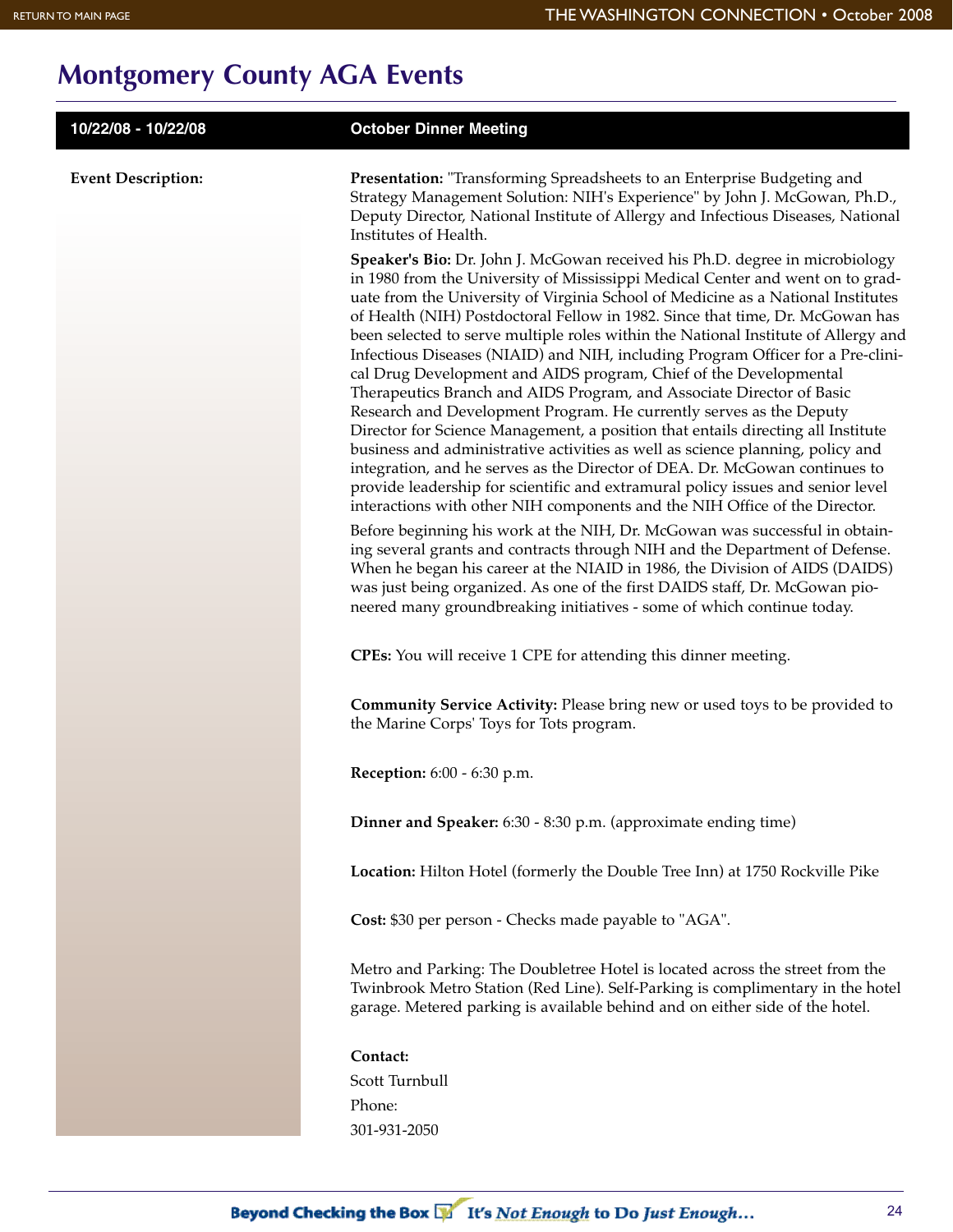## **Liaisons/Members Committee**

#### **AGA D.C. LIAISONS/MEMBERS: ARE CERTIFICATIONS RELEVANT?**

#### *The Topic of October 22, 2008 Brown Bag Luncheon*

*By: Jim Brett and Carolyn Hicks on Behalf of the Membership/Liaison Committee*

A certification demonstrates commitment to one's chosen profession and technical knowledge to progress in that field, especially for an early career professional. The benefits of certification extend to the organization of the certified professional. Certifications represent an understanding of higher expectations for quality work, adherence to ethical and professional standards, laws and regulations.

Come hear what Federal Government and private sector professionals have to say about the following certifications:

- Certified Government Financial Manager (CGFM),
- Certified Public Accountant (CPA),
- Certified Internal Auditor (CIA),
- Certified Fraud Examiner (CFE),
- Other certifications available to those in the accounting, auditing, information technology, contracting fields.

Where: Veterans Affairs, Street location, McPherson Square Metro Stop (Blue/Orange Lines) When: Wed., Oct. 22, 2008, Noon to 1:00 p.m.

Panelists will include:

- Mia Leswing (CPA, CISA, CGFM) is a Partner with Clifton Gunderson LLP.
- Bill Hughes (CPA, CGFM) is a Managing Director with Morgan Franklin.
- Stephen Wills (CPA, CGFM, CIA, CFE, CMA, CFM and MPA) is a Staff Accountant with the Department of Transportation.

Topics for Discussion:

- How certification(s) assists in professional endeavors.
- Perceived relevance of certifications in the Federal Government versus the private sector, which may include contracting with Federal Government.
- Recommendations for those interested in pursuing certifications.

*Please confirm your attendance with* 

*Ruthie Apelt, Membership/Liaison Committee Co-Director, e-mail: ruth.apelt@thomsonreuters.com, or Marguerite Nealon, Membership/Liaison Committee Co-Director, e-mail: wnealon01@aol.com.*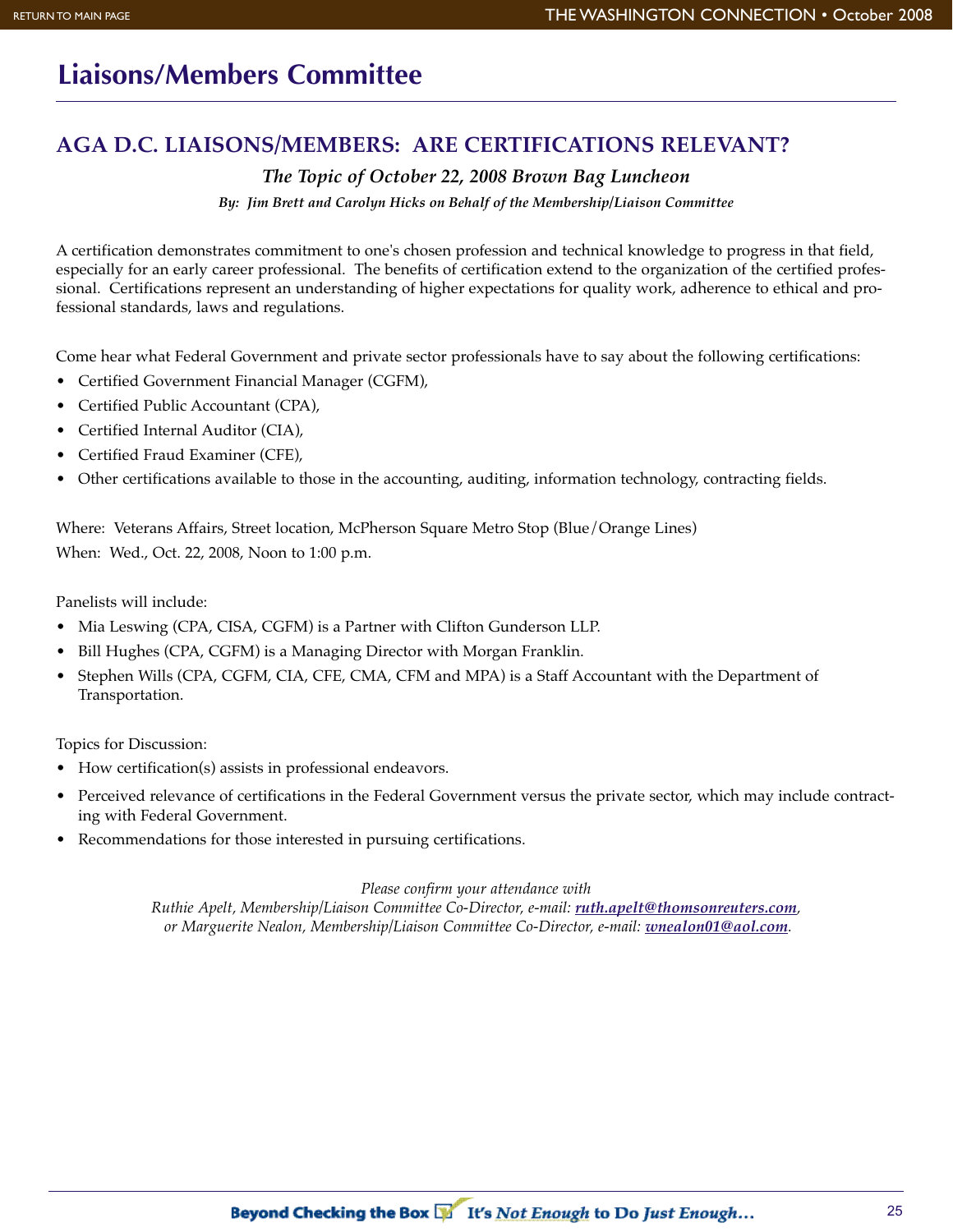## **Education Events**

#### *New Brochure on AGA-DC Training Opportunities*

The Washington, DC Chapter is pleased to announce our lineup of educational events for the 2008-2009 program year.

- Annual Conference AGA-DC hosts a 2-day conference each spring. The conference offers 15 hours of CPE on a variety of federal financial management topics.
- Monthly Luncheons AGA-DC hosts an outstanding lineup of speakers at our luncheons, which are held at locations in downtown DC, convenient to Metro.
- EXPANDED! Free Audio Conferences AGA-DC participates in several of the audio conferences offered by AGA National. We offer the training free to our chapter members, on a space-available basis. AGA National issues 2 hours of CPE for each session.
- NEW! AGA-Sponsored Courses AGA-DC is pleased to provide a new educational opportunity for our members. Our chapter is hosting a 1-day training course in January, sponsored by AGA National.
- Free CGFM Training AGA-DC offers a free 6-day training seminar for individuals getting ready to take the CGFM exam.

**Read more about these events in our training brochure**.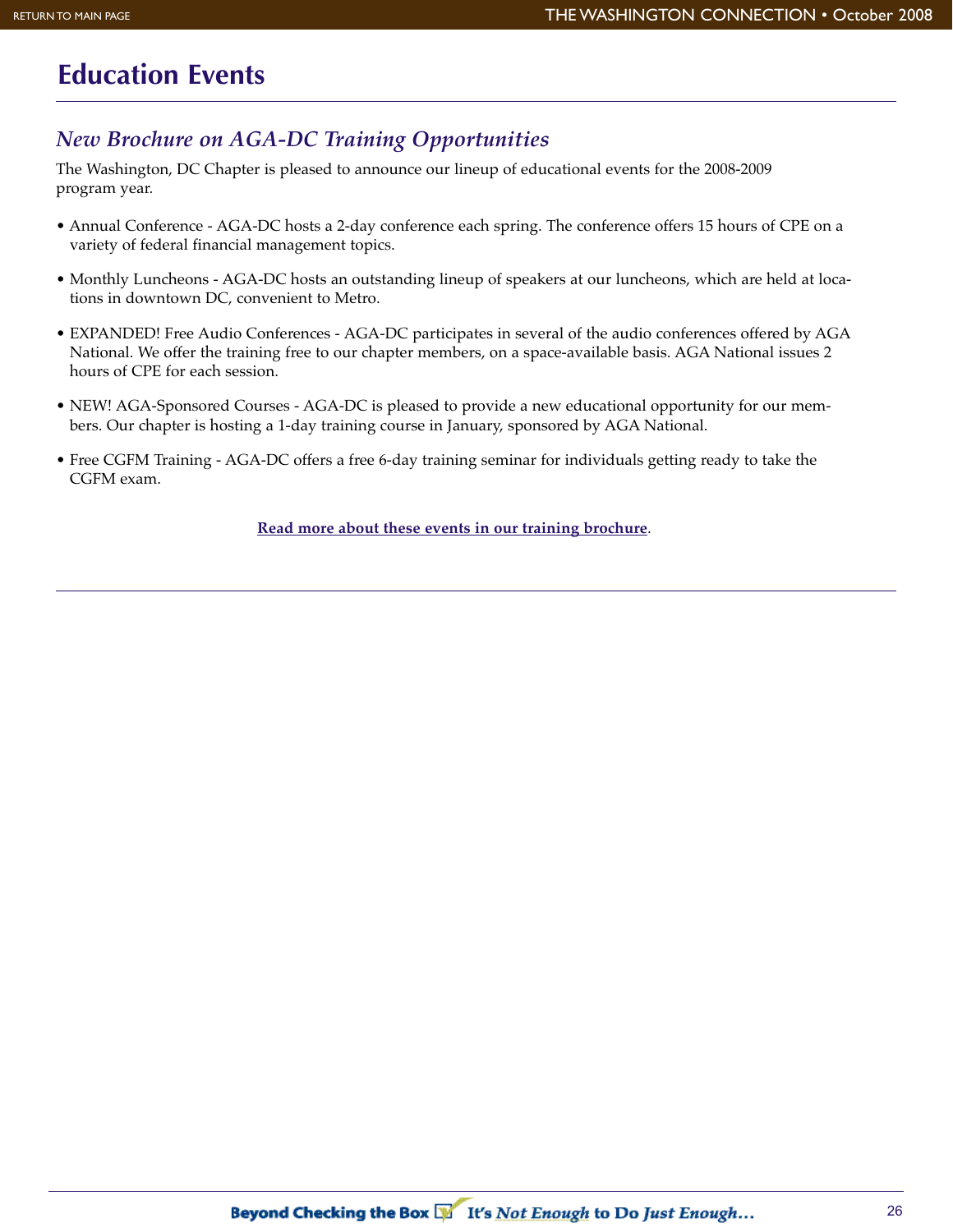

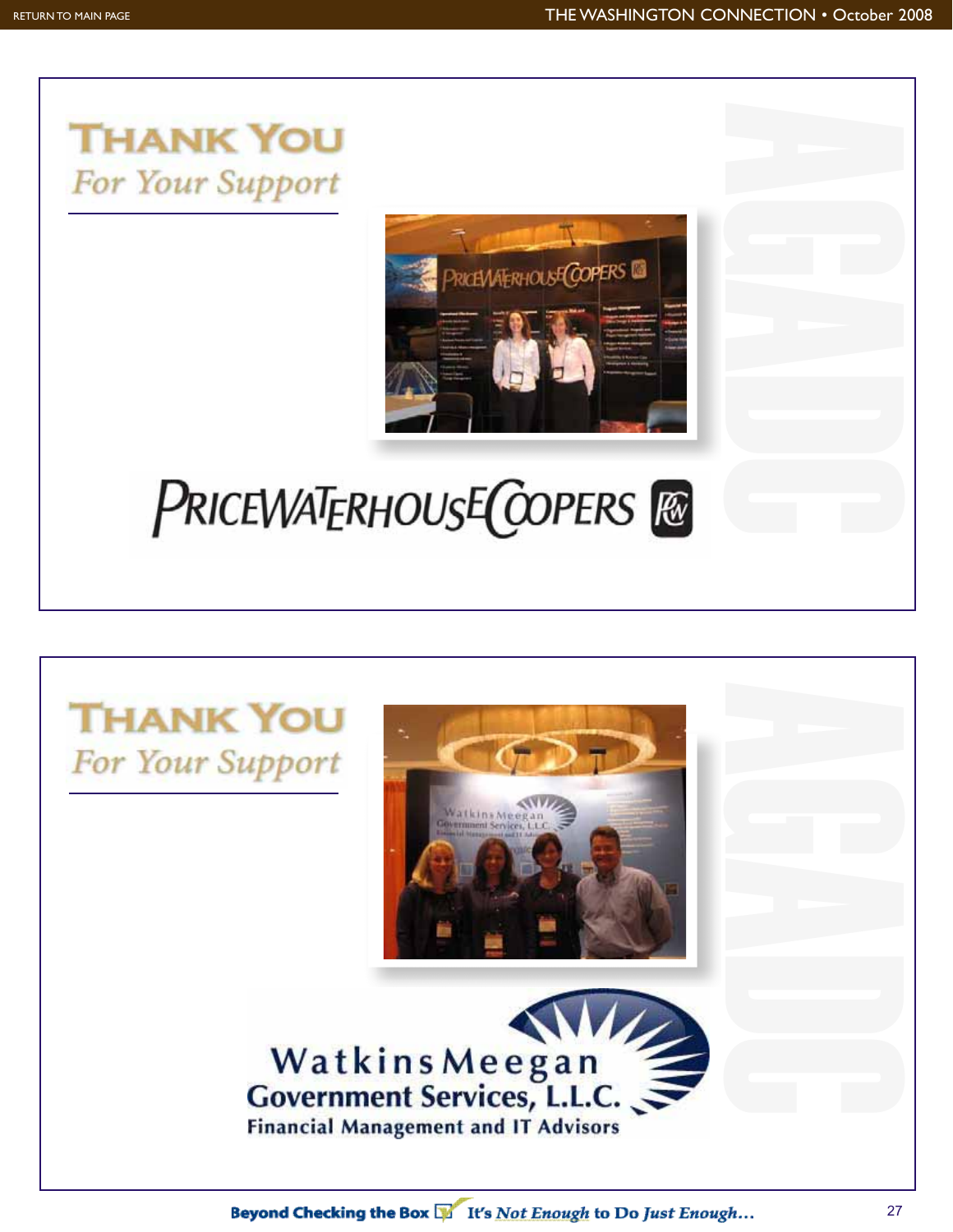## **Calendar of Events — 2008/2009 Program Year**

| <b>Month</b>     | <b>Luncheons</b>                                                                                                | <b>Community</b><br>Service                       | <b>Member</b><br><b>Service</b>                                                                                | <b>Education</b>                                                                                                                                                      | <b>Early Careers</b>                                                          | <b>Membership</b>                                                                                                        | Awards | <b>CEC Meetings</b>                                                                                         |
|------------------|-----------------------------------------------------------------------------------------------------------------|---------------------------------------------------|----------------------------------------------------------------------------------------------------------------|-----------------------------------------------------------------------------------------------------------------------------------------------------------------------|-------------------------------------------------------------------------------|--------------------------------------------------------------------------------------------------------------------------|--------|-------------------------------------------------------------------------------------------------------------|
|                  |                                                                                                                 |                                                   | 17-Aug-2008                                                                                                    | 20-Aug-2008                                                                                                                                                           |                                                                               |                                                                                                                          |        | 6-Aug-2008                                                                                                  |
| <b>August</b>    |                                                                                                                 |                                                   | Washington<br><b>Nationals Game:</b><br>Pre-game Tailgate:<br>11:30 AM at RFK<br>Stadium<br>1st Pitch: 1:35 PM | Audio Conference:<br>Everything You<br>Wanted to Know<br><b>About Performance</b><br>Management and<br>Reporting But Were<br>Afraid to Ask<br>Time: 2-4 PM<br>CPEs: 2 |                                                                               |                                                                                                                          |        | <b>Veterans Administration</b><br>Teleconference #: 1-800-767-1750<br>Access code: 71805<br>12:00 - 1:00 PM |
| <b>September</b> | 17-Sep-2008                                                                                                     |                                                   |                                                                                                                | 3-5 Sept-2008<br>10-12 Sept 2008                                                                                                                                      | 19 Sep 2008                                                                   |                                                                                                                          |        | 3 Sep 2008                                                                                                  |
|                  | Luncheon<br>Time: 11:45 - 1:45 pm<br>Speaker: Danny<br>Werfel, OMB<br>Location: D'Acqua<br>Restaurant<br>CPE: 1 |                                                   |                                                                                                                |                                                                                                                                                                       | "Explore DC<br>Series" Jazz<br>Location:<br>Sculpture Garden<br>Time: 5:30pm  |                                                                                                                          |        | <b>Veterans Administration</b><br>Teleconference #: 1-800-767-1750<br>Access code: 71805<br>12:00 - 1:00 PM |
|                  |                                                                                                                 |                                                   |                                                                                                                | 10-Sep-2008                                                                                                                                                           |                                                                               |                                                                                                                          |        |                                                                                                             |
|                  |                                                                                                                 |                                                   |                                                                                                                | <b>Audio Conference:</b><br><b>Fraud Prevention</b><br>and Detection<br><b>Time: 2-4 PM</b><br>CPEs: 2                                                                |                                                                               |                                                                                                                          |        |                                                                                                             |
|                  | 14-Oct-2008                                                                                                     | 12-Oct-2008                                       | 4-Oct-2008                                                                                                     | 15-Oct-2008                                                                                                                                                           | Date: TBD                                                                     | 22-Oct-2008                                                                                                              |        | 8-Oct-2008                                                                                                  |
| <b>October</b>   | Luncheon<br>Time: 11:45 - 1:45 pm<br>Speaker: Doug<br>Webster<br>Location:<br>Army Navy Club<br>CPE: 1          | Walk to D'Feet<br>ALS®<br>Constitution<br>Gardens | C&O Canal Tour<br>and Lunch                                                                                    | Audio Conference:<br>Results of AGA's<br>Research on<br>Performance Based<br>Management<br>Reporting<br><b>Time: 2-4 PM</b><br>CPEs: 2                                | <b>Luncheon Speaker</b><br><b>Series</b><br>Location:<br><b>GAO Building</b>  | <b>Fall Membership</b><br>Liaison<br>Luncheon:<br>The Value of<br>Certifications<br>Location: Veterans<br>Administration |        | <b>Veterans Administration</b><br>Teleconference #: 1-800-767-1750<br>Access code: 71805<br>12:00 - 1:00 PM |
|                  |                                                                                                                 |                                                   | 23-Oct-2008                                                                                                    |                                                                                                                                                                       |                                                                               |                                                                                                                          |        |                                                                                                             |
|                  |                                                                                                                 |                                                   | <b>Haunted Tour</b><br>of DC                                                                                   |                                                                                                                                                                       |                                                                               |                                                                                                                          |        |                                                                                                             |
|                  |                                                                                                                 |                                                   | Date: TBD                                                                                                      |                                                                                                                                                                       | 18-Nov-2008                                                                   |                                                                                                                          |        | 5-Nov-2008                                                                                                  |
| <b>November</b>  |                                                                                                                 |                                                   | Opera Night at<br>Café Mozart                                                                                  |                                                                                                                                                                       | <b>Happy Hour</b><br>Kickoff<br>Location:<br><b>ESPN Zone</b><br>Time: 6:30pm |                                                                                                                          |        | <b>Veterans Administration</b><br>Teleconference #: 1-800-767-1750<br>Access code: 71805<br>12:00 - 1:00 PM |
|                  | 10-Dec-2008                                                                                                     | Date: TBD                                         | Date: TBD                                                                                                      | 10-Dec-2008                                                                                                                                                           |                                                                               |                                                                                                                          |        |                                                                                                             |
| <b>December</b>  | Luncheon<br>Time: 11:45 - 1:45 pm<br><b>Speaker and Location:</b><br>Army Navy Club<br>CPE: 1                   | <b>Toys for Tots</b>                              | <b>Holiday Get</b><br>Together<br>Location: TBD                                                                | Audio Conference:<br>21st Century<br>Managers: New<br>Mix of Skills and<br><b>Education Levels</b><br><b>Time: 2-4 PM</b><br>CPEs: 2                                  |                                                                               |                                                                                                                          |        |                                                                                                             |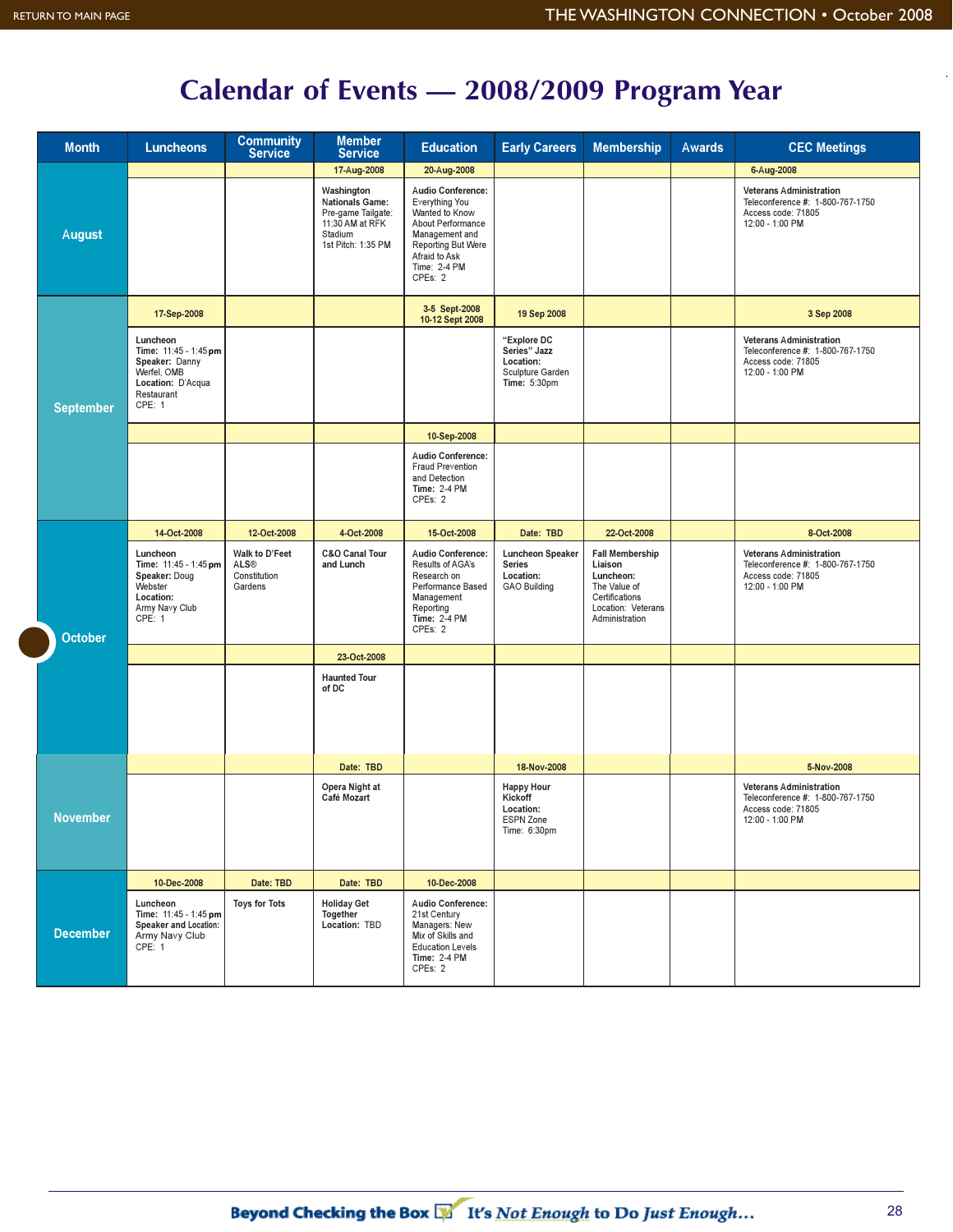## **Calendar of Events — 2008/2009 Program Year**

|                 | 22-Jan-2008                                                                               | Date: TBD                                | Date: TBD                                                              | 15-Jan-2009                                                                                                                                                  | 20-Jan-2009                                                                           |                                                                          |  |
|-----------------|-------------------------------------------------------------------------------------------|------------------------------------------|------------------------------------------------------------------------|--------------------------------------------------------------------------------------------------------------------------------------------------------------|---------------------------------------------------------------------------------------|--------------------------------------------------------------------------|--|
| <b>January</b>  | Luncheon<br>Time: 11:45 - 1:45 pm<br>Speaker and<br>Location:<br>Army Navy Club<br>CPE: 1 | Make-a-Wish<br>Foundation                | <b>Chinese New Year</b>                                                | Training:<br>Internal Controls<br>in the Federal<br>Government--<br>Understanding<br>A-123<br>Location:<br>Washington DC<br>Time:<br>8AM - 4:30PM<br>CPEs: 8 | <b>Happy Hour</b><br>Location:<br><b>Buffalo Billiards</b><br>Dupont<br>Time: 6:30 PM |                                                                          |  |
|                 |                                                                                           |                                          |                                                                        | 21-Jan-2009                                                                                                                                                  |                                                                                       |                                                                          |  |
|                 |                                                                                           |                                          |                                                                        | <b>Audio Conference:</b><br>How XBRL Can<br>Enable Improved<br><b>Financial and</b><br>Performance<br>Reporting<br><b>Time: 2-4 PM</b><br>CPEs: 2            |                                                                                       |                                                                          |  |
|                 | 18-Feb-2009                                                                               | Date: TBD                                | Date: TBD                                                              |                                                                                                                                                              | Date: TBD                                                                             |                                                                          |  |
| <b>February</b> | Luncheon<br>Time: 11:45 - 1:45 pm<br>Speaker and<br>Location:<br>Army Navy Club<br>CPE: 1 | <b>Volunteer Tax</b><br>Assistance       | <b>Wizards Game</b>                                                    |                                                                                                                                                              | <b>Lucky Strikes</b><br>Event<br>***********************<br><b>Explore DC Series</b>  |                                                                          |  |
|                 | 19-Mar-2009                                                                               | Date: TBD                                | Dates: TBD                                                             |                                                                                                                                                              | 10-Mar-2009                                                                           |                                                                          |  |
|                 | Luncheon<br>Time: 11:45 - 1:45 pm<br>Speaker and<br>Location:<br>Army Navy Club<br>CPE: 1 | <b>Dress for Success</b><br>Suit Drive   | <b>Post Financial</b><br>Management<br>Conference<br><b>Happy Hour</b> |                                                                                                                                                              | Luncheon Speaker<br>Series<br>Location: GAO<br>Building                               |                                                                          |  |
| <b>March</b>    |                                                                                           |                                          |                                                                        |                                                                                                                                                              | 18-Mar-2009                                                                           |                                                                          |  |
|                 |                                                                                           |                                          |                                                                        |                                                                                                                                                              | <b>Happy Hour</b><br>Location: Chef<br>Geoff's, Metro<br>Center                       |                                                                          |  |
|                 | 21-Apr-2009                                                                               | Date: TBD                                | Date: TBD                                                              | 8-Apr-2009                                                                                                                                                   | 10-April-2008<br>17-April-2008                                                        |                                                                          |  |
| <b>April</b>    | Luncheon<br>Time: 11:45 - 1:45 pm<br>Speaker and<br>Location: Clydes<br><b>CPE: 1</b>     | DC Habitat for<br>Humanity               | Virginia<br><b>Vineyards Tour</b><br>(new vineyards)                   | Audio Conference:<br>Auditing<br><b>Time: 2-4 PM</b><br>CPEs: 2                                                                                              | <b>White House Tour</b>                                                               |                                                                          |  |
|                 | 20-May-2009                                                                               | Date: TBD                                | Date: TBD                                                              | Date: TBD                                                                                                                                                    | 10-May-2009                                                                           |                                                                          |  |
| <b>May</b>      | Luncheon<br>Time: 11:45 - 1:45 pm<br>Speaker and<br>Location:<br>Army Navy Club<br>CPE: 1 | Cell Phones/<br><b>Eyeglass Donation</b> | <b>Botanical Gardens</b>                                               | Training: Annual<br>Spring Conference<br>Time: 8-4:30 PM<br><b>CPEs: 15</b>                                                                                  | <b>US Capital Tour</b>                                                                |                                                                          |  |
|                 |                                                                                           |                                          |                                                                        |                                                                                                                                                              | 19-May-2009                                                                           |                                                                          |  |
|                 |                                                                                           |                                          |                                                                        |                                                                                                                                                              | <b>Happy Hour</b><br>Location: Bar<br>Louie, Chinatown                                |                                                                          |  |
|                 | 16-Jun-2009                                                                               | Date: TBD                                | Date: TBD                                                              |                                                                                                                                                              | 4-Jun-2009                                                                            | 6-Jun-2009                                                               |  |
| June            | Luncheon<br>Time: 11:45 - 1:45 pm<br>Speaker and<br>Location: TBD<br>CPE: 1               | So Others Might<br>Eat                   | <b>Nationals Game</b><br>and Tailgate                                  |                                                                                                                                                              | <b>Explore DC</b><br>Location: Kennedy<br>Center Millenium<br>Stage                   | Awards<br>Dinner<br>Location:<br>Hyatt Hotel,<br><b>WDC</b><br>Time: TBD |  |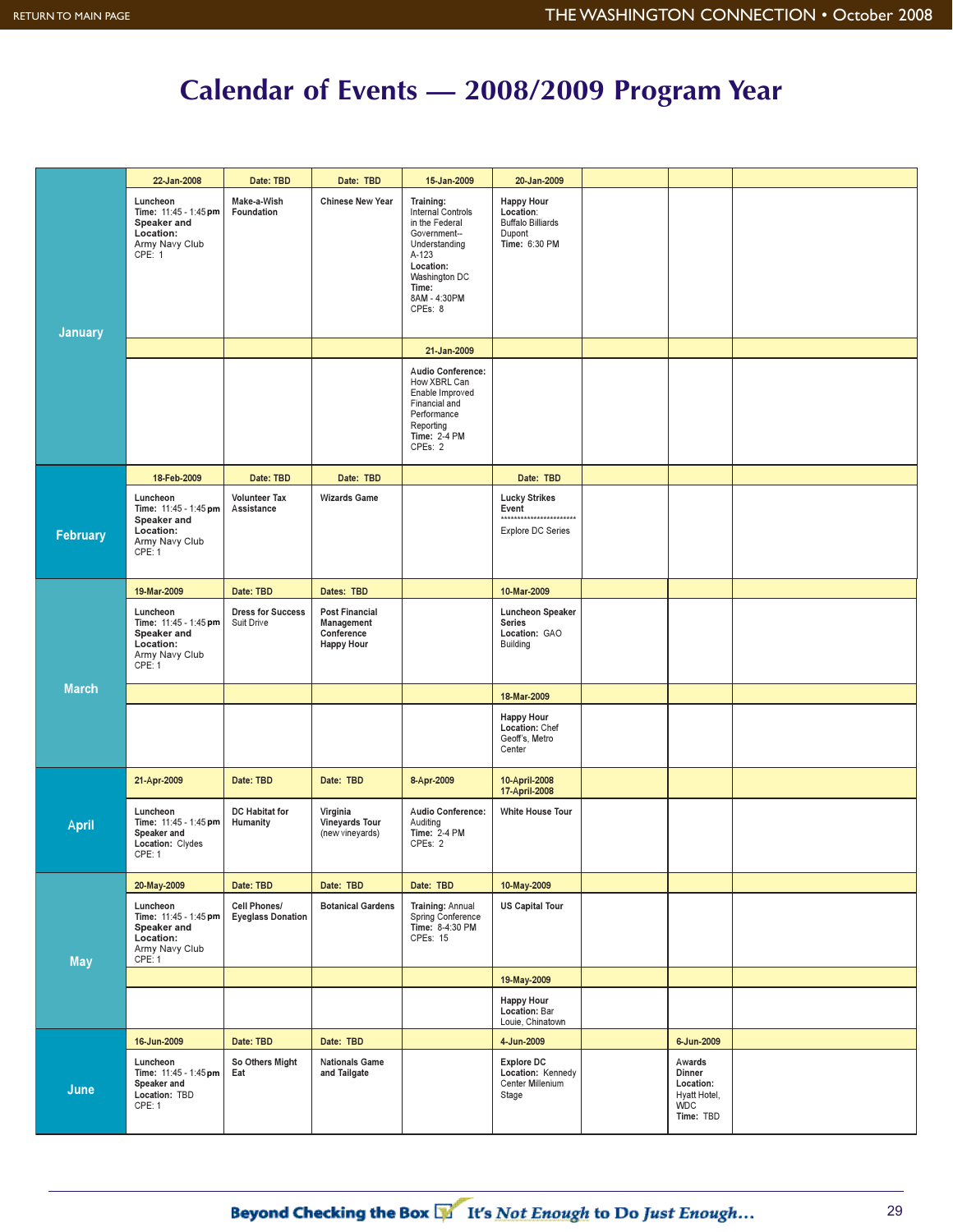



#### **Welcome**

The best undergraduate accounting/financial management/business students in the country are invited to compete in the second annual Government Finance Case Challenge, sponsored by the Association of Government Accountants (AGA).

Student teams will collaboratively analyze and offer a written response to a case centered on how a U.S. city government implements a performance management system. The registration deadline is Friday, Oct. 17, 2008. All members of the two highest-scoring teams will receive a scholarship to attend AGA's National Leadership Conference, set for Feb. 19-20, 2009 in Washington, D.C.

Teams will present their finalized solutions before a panel of federal/state/local government leaders, corporate partners and CFOs on Thursday, Feb. 19, 2009. The winning teams will be announced at the awards luncheon on Friday, Feb. 20.

Cash prizes will be awarded to the winning team. Each student participant will receive a free one-year membership to AGA.

Students will compete with teams from various colleges around the country. The experience promises to challenge students' moral reasoning, raise their awareness of the importance of government accountability and open doors to a future career in government.

**\*This competition is only open to currently enrolled undergraduate college students.**